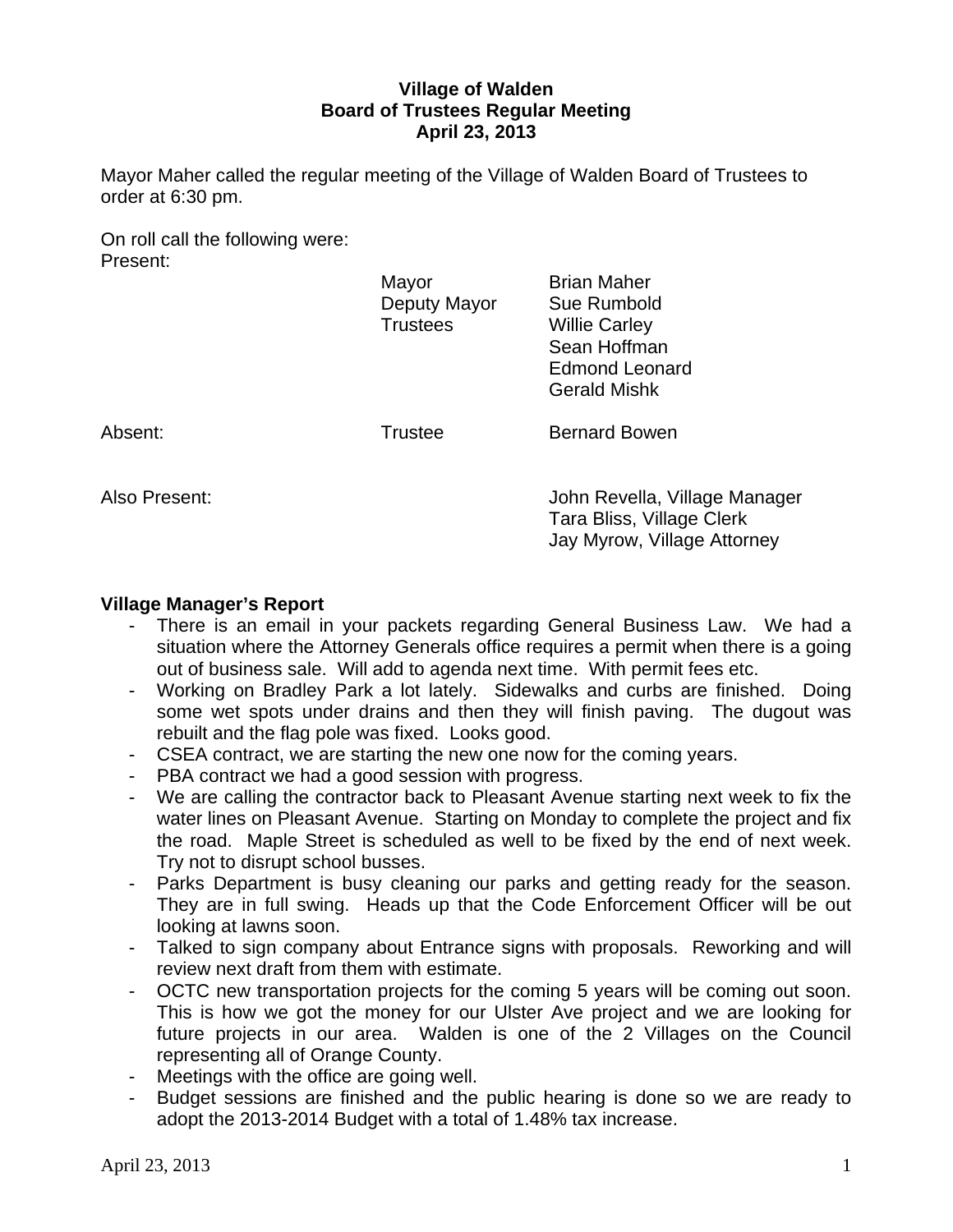- Large event on Edmunds Lane 2 weeks ago with approximately 5,500 people at the Buddhist Temple. There was no overflow with adjoining streets or areas. Had plenty of security and only one minor issue. There is another one on May  $19<sup>th</sup>$  and then in June and July  $6<sup>th</sup>$  as well. Hasn't seemed to annoy neighbors as the event is staying on the Buddhist property.
- Chief has new car, great modern eco friendly good car. AWD he seems to like it.
- Grand Jury convened about Olley Park meeting tomorrow to finish that up and move forward with prosecution of the individuals from that robbery.
- Almost done flushing hydrants. Doing valve replacements and replacing meters. 5 residential ones done and doing them now.
- Had a meeting with Trustee Leonard and Congressman Maloney's office about how they can assist the Village economically and any way that they can. Such as the rail trail we have. He's on the committee and looking to do those kinds of things. We'll see if that comes to fruition or not. Will help to boost our image and economy.
- PD went through the Buckle up program which seems to be going well enforcement programs and getting a lot of violators and making aware of situation.

Deputy Mayor Rumbold asked when we anticipate Bradley Park being complete.

Manager Revella replied it depends on the weather. Finished drainage and went back in and put under drainage in to watch that it washes out correctly. They are doing one today and then one more tomorrow then they will finish paving.

Deputy Mayor Rumbold asked if it was impacting the use of the ball fields.

Manager Revella replied that for 2 days yes, only half the parking was available. Once we finish the parking lot that won't be a problem and the lower road will be open for parking. That's the only inconvenience they have had so far.

Trustee Hoffman asked if the under drainage is in paved or grassy areas.

Manager Revella stated that it is being done in both areas.

Trustee Carley asked about the rail trail and how far have they gone with the extensions on that.

Trustee Leonard replied that we are waiting for the bypass to be completed at the Napanoch prison and then they will be focusing on the bypass here.

Manager Revella stated that the Ulster County planning is helping on that. Napanoch will be first and then Shawangunk bypass.

Trustee Leonard added that the Ulster County Executive promised in public that is would be done by this year so it should work out.

Manager Revella stated that we've also been dealing with lagging Commercial garbage issues. One issue is that people are not using the toters so the garbage company can automate and dealing with minor issues with garbage cans, we've let residents know as it comes up.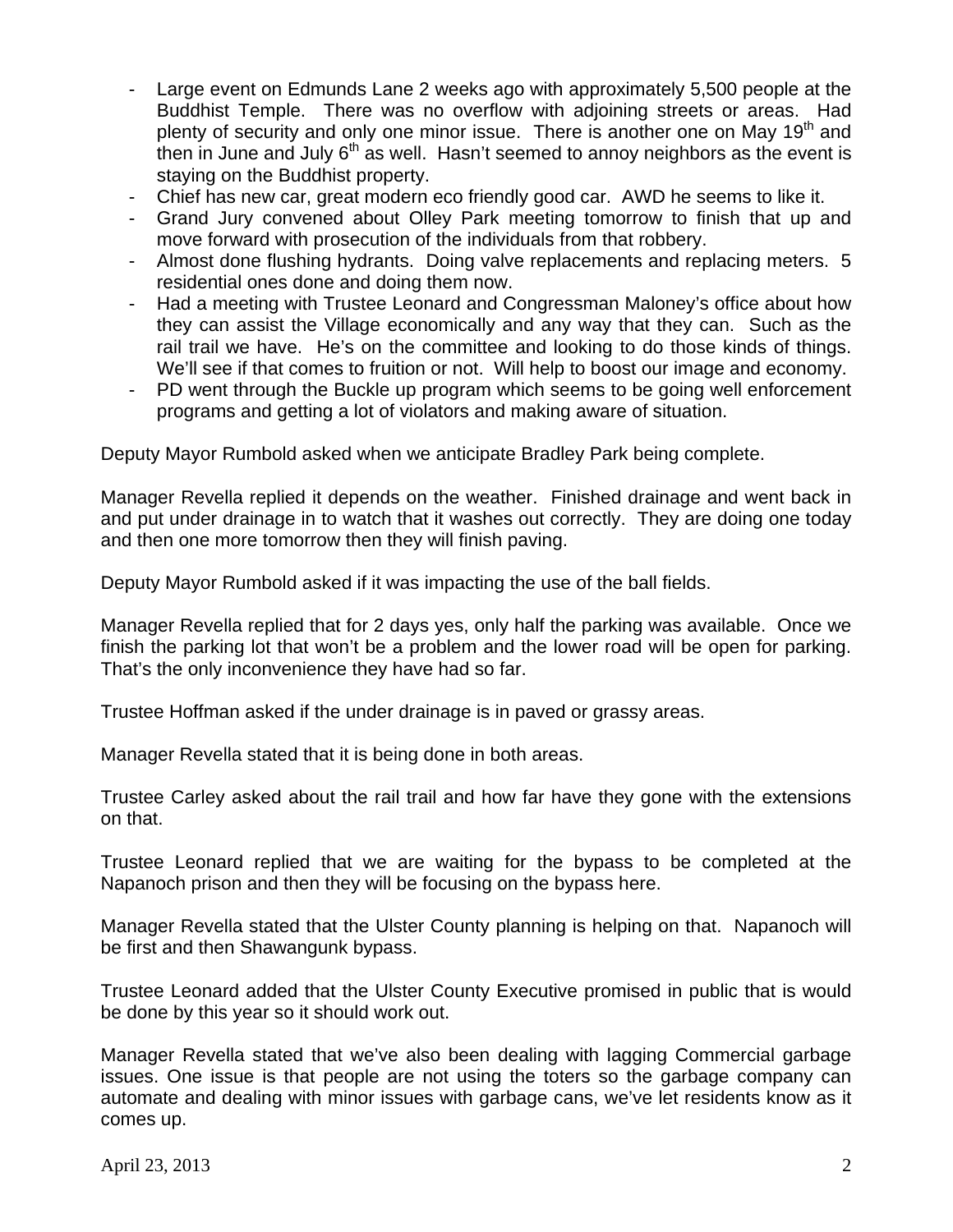Mayor Maher stated that we've had countless Commercial businesses that had no communications to them and then a large dumpster was delivered without their knowledge. How was there such a lack of communication and what are we dong to avoid that?

Manager Revella stated that part of that is potential litigation with one of the other companies which we are working through that with the company. Also there were instances where the garbage company called and spoke to someone who didn't have authority and it got mixed up that way.

Mayor Maher asked if the fire district falls under the Village resolve and if so were they told.

Manager Revella stated they were sent the same letter that every business received.

Mayor Maher replied that the letter he called said the Village was looking into implementing this law. Was there follow up correspondence with those businesses? Many of them are stating they got the initial letter and then a large can got dumped on their property without any further correspondence or anything.

Manager Revella stated that IWS was tasked to fill out sheets and enter for billing purposes including delivery and pick up.

Mayor Maher asked why they are saying you didn't or just dropped garbage cans off.

Jeff Damon from IWS stated that the initial contact happened with Marisa in the sales department. Then operationally they came up with a plan.

Mayor Maher asked if before they dropped they at least made a phone call or did they wait to talk to some people before dropping them off.

Jeff stated he didn't know the level of detail, not sure if it was a message or a person.

Mayor Maher asked Jeff to put a note in the file to say we spoke this person on this day or we left a message for this business. That way he knows there is a record on their end and he can get back to the owner asking him.

Jeff said he would have to get back to him on that.

Deputy Mayor Rumbold said the same thing happened to the businesses that contacted her. They said they came in and cans were there, no schedule was made, and no call was placed.

Jeff replied that a lot of them were issues of speaking to someone who was not the decision maker at the business and lack of communication on their part.

Deputy Mayor Rumbold suggested that in the future they ask to speak to the appropriate person about transition and ask who the correct point of contact for future to set up schedules and talk about billing etc.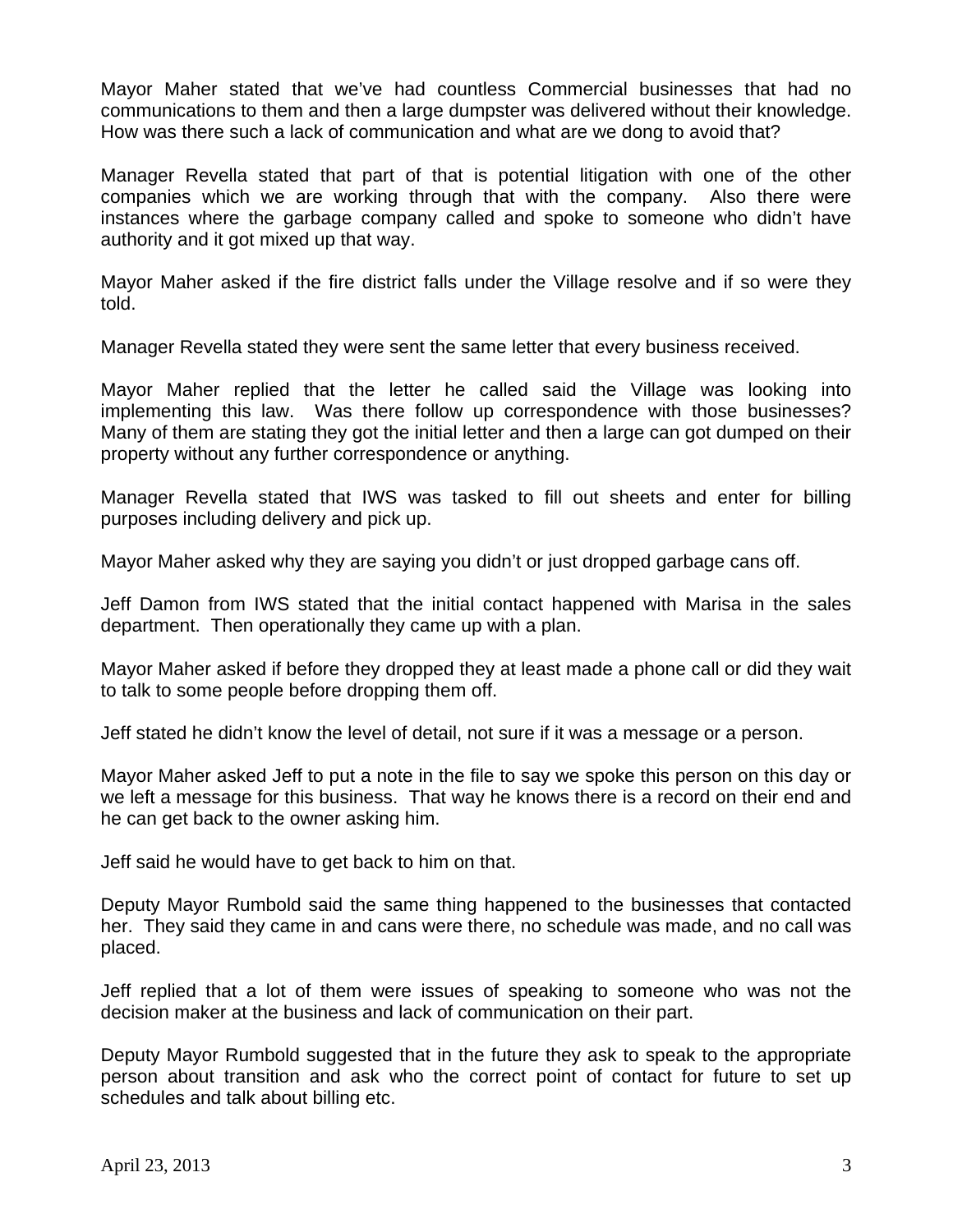Manager Revella stated that we heard a few issues and they came in to the office to go through the chart and gave them contact information to avoid issues in the future.

Deputy Mayor Rumbold asked how long it will take to get the issues with those from the company that is not removing their cans.

Manager Revella stated he couldn't talk about that in this forum.

Trustee Carley stated that the issue he has is with Marisa who said she was going to go to each business personally and communicate with them to make sure it was a smooth transition. Whatever the disconnect is that happened there is between Marisa and the owner of the business. She said she was a going to treat them all like new customers and so he doesn't understand if that did happen why are we having any issues now.

Jeff replied that he doesn't know if it was Marisa that met with everyone but it was her team: Jarrod, Lou, April, Marisa and 2 others.

Trustee Carley interrupted that she came here and said she was going to each business and we took it at face value she would do that personally.

Jeff replied that it does happen when you go into a business and ask to speak to a person in charge and they say it's me then what do you do at that point if that person isn't really the person in charge? He didn't do it himself but he was told that they were all contacted.

Trustee Mishk requested that the garbage company prepare a letter approved by the Village Manager to all the businesses to follow up with the companies with issues to straighten out problems more quickly.

Deputy Mayor Rumbold said she knew the Deputy Treasurer had issues with billing, have they been resolved?

Mayor Maher stated that what's upsetting is that we had a very very lengthy public conversation for a period of many months where we stressed the communication that was important and made very clear many times. So it's frustrating to be in this situation.

Jeff stated that he agreed and assured that they will resolve the issues.

Manager Revella stated for the record so there are no issues; we do not want cans left in the streets and no lids left open. Communication is the biggest thing. Also so everyone knows, IWS is keeping replacement toters at DPW so as some break we can swap them out more quickly.

**Trustee's Committee Reports Town of Montgomery & DPW liaison – Trustee Leonard** Trustee Leonard had nothing to report.

**Village Clerk & Village Treasurer Liaison – Trustee Bowen**  Absent.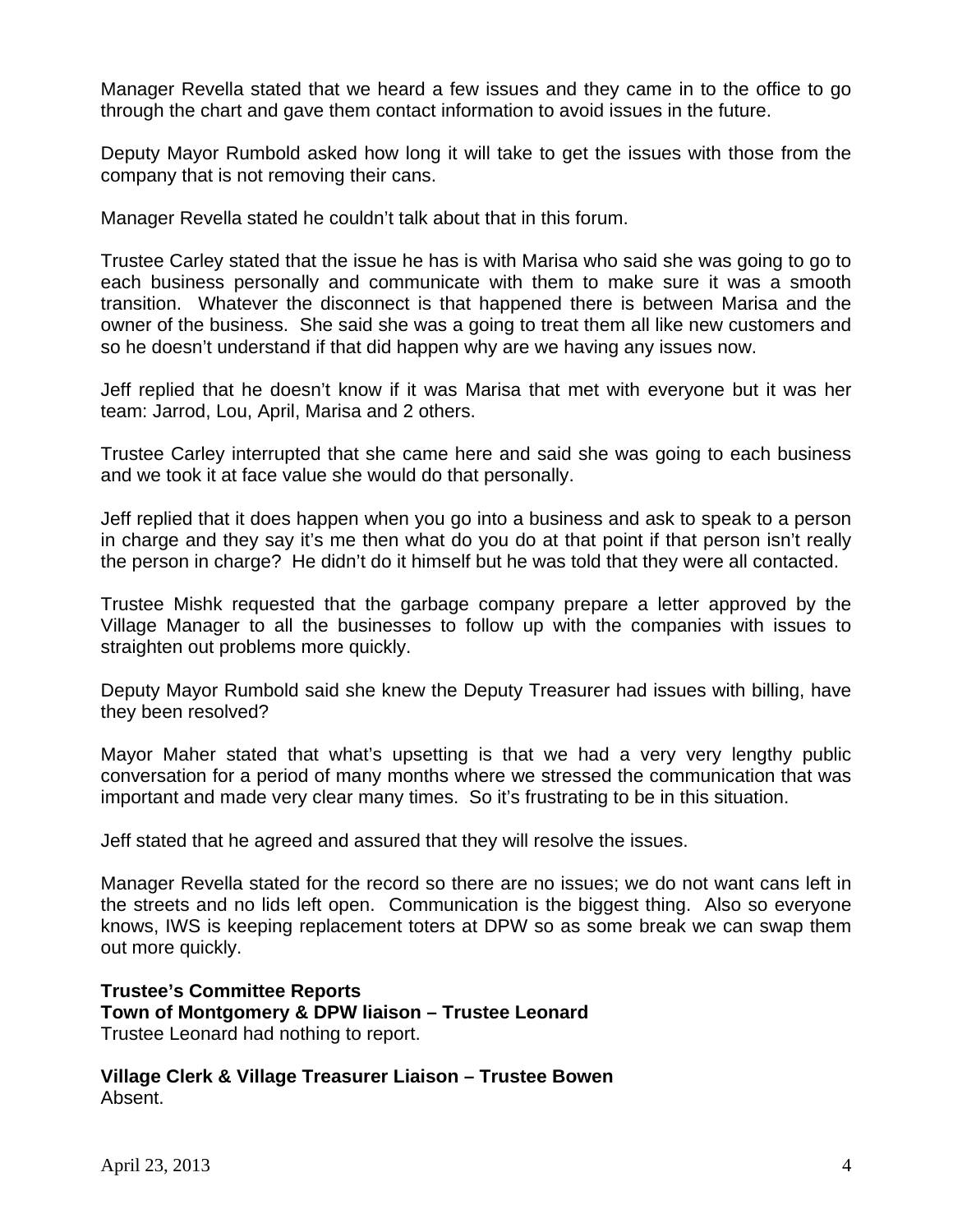# **Police Department Liaison – Deputy Mayor Rumbold**

Deputy Mayor Rumbold reported that they did receive their reimbursement of \$2,645 from the Orange County Youth Bureau for the 2012 DARE and Halloween Safety programs. The Chief got his new car. We will be participating in NYS safety stop for bus safety on April 18<sup>th</sup>, where officers watch cars and trucks and how they reacted for buses lights and safety and we will be reimbursed for that. What they found was that people were going around the buses and ignoring the red lights. They were surprised at the number of drivers.

# **Planning and Zoning Boards as well as the Building Department Liaison – Trustee Hoffman**

Trustee Hoffman reported that he met with Dean this morning and went over a number of issues. The Planning Board will be approving the last 6 months worth of meeting minutes so they should be to the Village Clerk shortly. They had to table them for a while due to absences and were not able to approve them all. Dean had training last week, went over courses he took and went over the new software which he is pretty pleased with so far.

#### **Department of Recreation & Parks as well as School Board Liaison – Trustee Carley**

Trustee Carley reported on the 9.8% proposed school tax increase and the proposed closing of Maybrook Elementary School. District meeting is tonight.

As far as the Recreation & Parks Department goes, the Friends of Walden Youth Yard Sale was wonderful. Registration for tennis was great and doing well. They are looking to schedule a meeting concerning the skate park. Informal town Hall meeting as long as it's not over 3 trustees.

Mayor Maher added two follow ups he wanted to report on. He had a few discussions more so than the previous 2 years about Little League. It's an interesting situation having both leagues using our park. Perhaps Trustee Carley can check into the dynamics of it and how it came to pass and keep a close eye on it and take a look to see if the Board has to develop some kind of policy to make it better for the quality of the kids. If there is a real issue where the Board can and should get involved maybe have a discussion to see where it goes.

Trustee Carley stated he hasn't heard anything from the Recreation Coordinator. He asked what specifically he wanted to know.

Mayor Maher explained that he wanted to make sure they were both playing nice together and operating together cohesively. He's heard that too many residents that have to go to Wallkill to find a field to play in and we have no home games but there is a league that is from outside of Walden using our fields. He's not even sure it's a problem. But it seems a little embarrassing to have Village of Walden parents who have to go to other fields to play. He was just hoping Trustee Carley could talk to the Recreation Coordinator about it. The other thing he wanted to follow up on was to give more details on the School Budget's 9.8% increase. Because they are piercing the tax cap they have to get 60% plus 1 to even get approval. They normally get 57-58% which in a month's period they will have to cut another \$2.5 million if it doesn't pass which most likely it won't pass. That means a no vote no is where people have to realize there will be another \$2.5 million of cuts which equates to programs and maybe another elementary school that gets cut.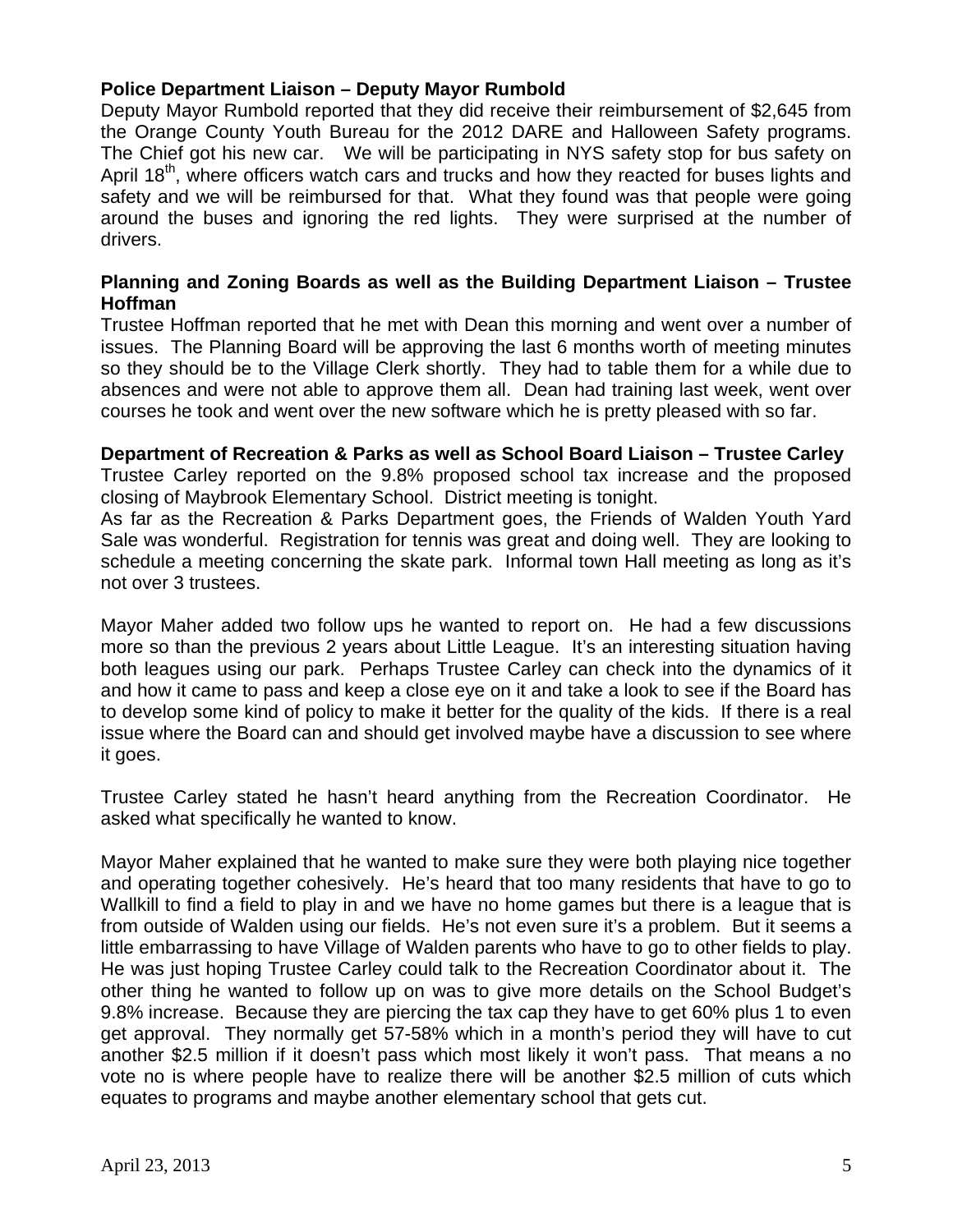Trustee Carley added that they get 2 chances at it. If it doesn't pass then there will be a second vote and then they will take a hatchet to all the programs and schools. Worse than just one school; it will affect everything after that.

## **Village Justice and Library Board Liaison - Trustee Mishk**

Trustee Mishk reported that he has a meeting next week with the Judge so right now has nothing to report and he missed the Library Board meeting due to our meeting yesterday. We are looking forward to getting some more grant information and getting the deus more modern at the meeting with Judge Ozman.

#### **Public Comment on Business of the Board**

Mary Ellen Matise, 21 Clinton Street, will the new sign up policy for board meetings be put on the door for those that don't know about it.

Mayor Maher replied yes, our Village Clerk will do that.

Mary Ellen asked about the agenda itself and what are action items or discussion items as it's confusing to her. For example summer hours are listed as an action item and there has been no discussion about it prior to this meeting.

Mayor Maher replied that it's a policy that the Manager will be reporting on and an action item as well.

Mary Ellen continued about the refuse bills on taxes. Peter's discussion about it was helpful and she can appreciate that it will be saving money by not mailing out the bills. Is it going to be listed as a service and not incorporated right into the tax rate? People are not going to be able to deduct it from their income tax. She feels it's an inconvenience to pay it up front when they are counting on paying the \$75 quarterly rate. If it's on as a service it's not tax deductible.

April 23, 2013 6 Becky Pearson, 167 Walnut Street, commented on a few things. Remember water is gold. Edmunds Lane project, she just wanted to put things in order have it listed that the applicant came before the comprehensive committee to address issues with certain zoning. The committee listened and had major discussions and concerns about this property. They came before the Board with the Comprehensive Plan for review which was voted and adopted the way it was written less than 2 months ago. That parcel and that map were in the plan the whole time. It's not old it was just adopted the way it was written. Only you can change zoning. Applicant has been before the Planning Board and had some issues with another development they are not up to date with escrow on. Gave Planning Board an informational package and with a message to them that most likely they would be getting to read more about it after the meeting. Sounds like a done deal the way it was stated. She would like to hear a nice discussion about it tonight. What she understands that asking for a zoning change either a yes to multifamily or leave it the way it is. It's not an issue of whether you are sending it to the Planning Board or not. According to the current Ecode dated April 18<sup>th</sup>, zoning map amended by its own actions states that all considerations be referred to the Planning Board the way she reads in the code. It doesn't go to a public hearing unless you want to change it. In the law that's stated 305.70 Board or Trustees by petition referred to the Planning Board. The main work is the report before the public hearing which has to be sent to the Planning Board. Then you have to send it before you have a public hearing. It's an amendment to the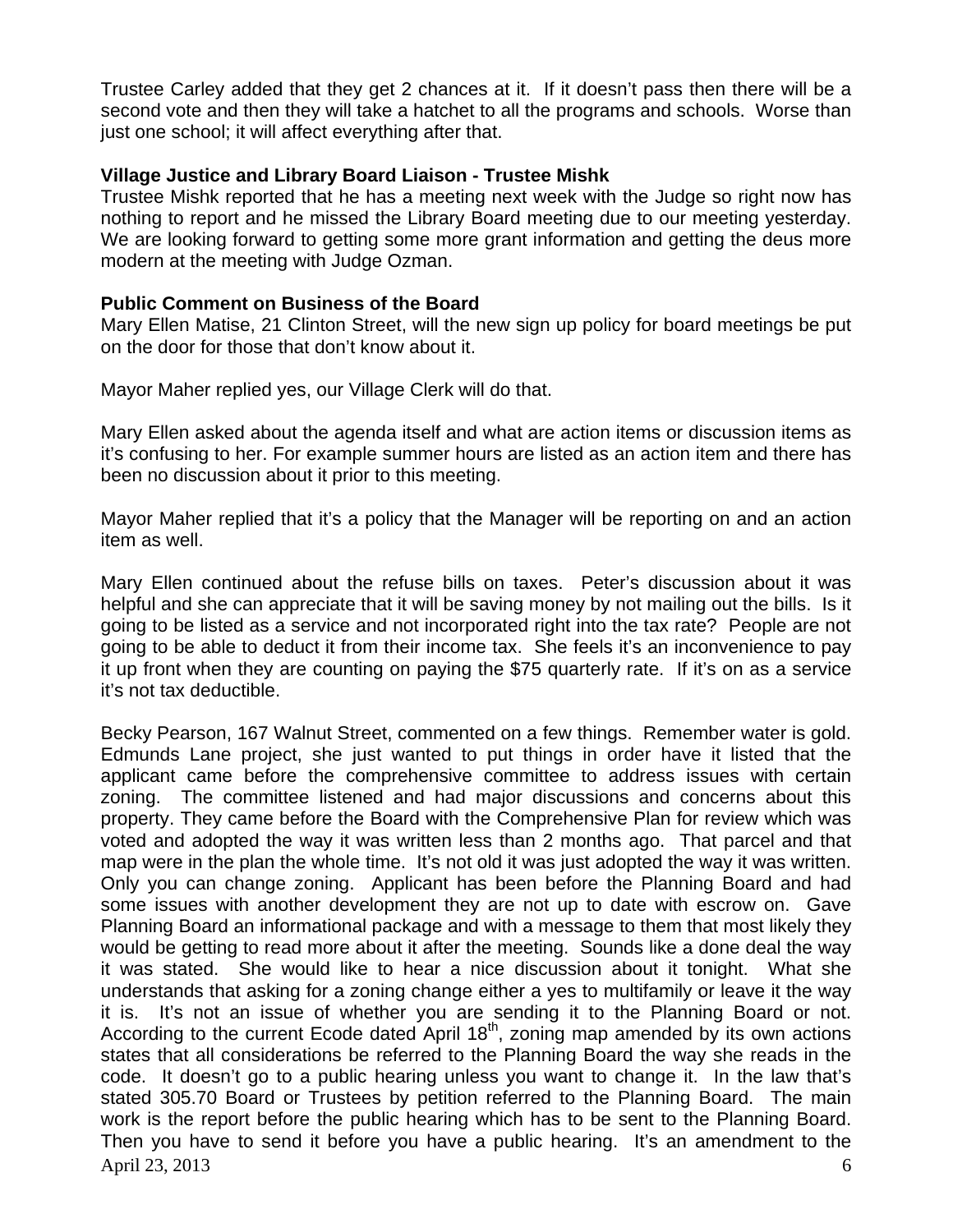Village law the way she reads it. Mrs. Metzger was right about 35 Oak Street. When she was Mayor she had to get stoves for people that weren't working which was sad and she's not saying it is going to happen again but she had good comments from last time. Certain Board members didn't want zoning changes in their own neighborhood but want it in someone else's neighborhood. She feels the Board is confused on the issue as it's not about sending it to the Planning Board it's if you want to change it or leave it. Page 4 states the Board may consider rezoning for adjacent residential zones which are either single family or OLI. Then it talks about a piece of property that is across the street and talks about eliminating east from the Buddhist temple. Part was unbuildable and is wet lands which are no longer RM1. Those are the inconsistencies that she sees. She maintains that she feels the Board is confused about the issue of sending to the Planning Board. That is not the issue here, the issue is do you want multifamily housing or do you want OLI and you are the only people that can decide that. If you say yes you are going to be inconsistent with the Comprehensive Plan that was just approved and you would need to amend that plan if you vote yes. If you vote no, then it's just no.

Mel Wessenberg, Orchard Street, wanted to talk about the School Budget and how closing of Maybrook will affect our Village. If it is closed all kids will go to Berea and kids in Walden will be forced to go back to Walden. He wants to be sure that the Board is aware of that impact. With regards to the Dollar General; Village services should only go to those that live in the Village. If you don't live in the Village you don't get the service; it's a straight forward thing. If you decide to change that and rent out your services you are not a Village you are a company. With respect to the Edmunds Lane project, he is against it as we have in his opinion way too many single family and multifamily apartments in the Village already. He expected to have renters next to him as he knew that when he bought it, but if you pass a plan and then change the plan it's idiotic. When I buy something that they can change it later he feels it's a bait and switch situation. If you vote yes he has a question about taxes as he works in Chester. He knows that Whispering Hills condos pay a much less tax rate than the rest of the homeowners in Chester. Is it possible to have that here?

Manager Revella stated no it can't unless the Board votes for it. Condos do have a negative tax.

Mel continued that by definition all multifamily housing is low income housing. Call Phil from Chester and talk about the Whispering Hills Condos in Chester. Every summer they have to close down the main drag because of drugs coming up from the city. It's a huge impact when go to multifamily. He just doesn't see why you would want to go that way as there are too many here no need for more. If you want to go that way at least tell property owners so that they can become slum lords too.

Kevin Malone, Windrift Lane, wanted to express his opposition to the complex on Edmunds lane. Windrift Lane would have a large influx of traffic and would put a strain on the Village water and sewer system. Plus noise pollution would be increased. The neighborhood should remain single family homes and not support an out of character building to be built in our neighborhood.

April 23, 2013 **7** Helen Schoonmaker, 7 Westwood Drive, wanted to talk about Hudson Valley Honor Flight which is putting Walden on the map in a special way. We had 88 veterans going to Washington DC this past weekend and it was a fabulous trip enjoyed it. Extra that we did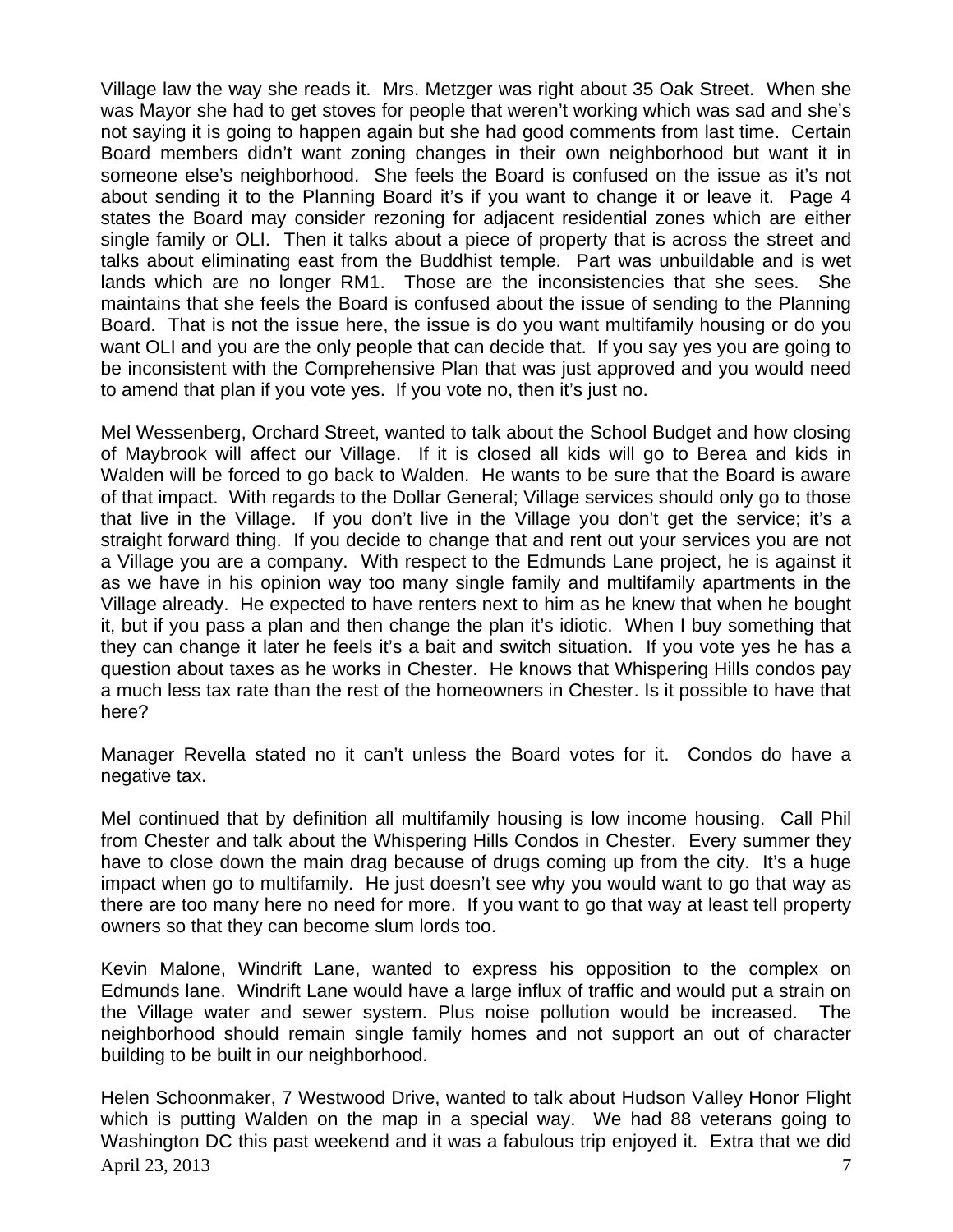over last year was having the Department of Parks escort us through Washington DC and they all thought they were the presidents riding through the streets of Washington. Continue getting Walden on the map but would like to see more support from the Village. She's proud to be part of the committee. Other item is smaller cans for garbage. Some of the residents in her area asked for them and are not getting them. (She hand delivered a note from a resident to Manager Revella)

Dr. Oscar Alleyne, 12 Windrift Lane, spoke about the Edmunds Lane project as his fellow Villagers have said that. A month ago we saw the impact of corruption, lack of faith in local government that went all over the state. And it showed distrust in what we have as American citizens in our local governments. We don't need that in the Village of Walden. The Village developed a comprehensive plan. The plan is supposed to address the needs of our Village. It does not address greed. He spoke to neighbors and there is no need for 90 plus apartments in a Village where apartments and other means of living are available. That is greed. So as a long time resident who has dealt with issues like this in the past the Board needs to reflect on what you are doing; is it about our need or greed.

Jerry Jacobowitz, Edmunds Lane property owner, stated it was hard for him to hold his tongue during some of the comments. He has owned the property for over 40 years so if greed was the motivation to do this we would have. It's unfortunate that he chose those words and has characterized him with an honest attempt to petition government as greed. He will seek him out and try to discuss this further with him. Former Mayor Pearson is wrong that the issue is whether you want or don't want multiple family housing it is about sending it to the Planning Board so they can get a report and recommendation from them either for or against doing this. Then you can evaluate everything that the people said based on that you will then decide if you want to call a public hearing. Then people will be able to come and speak. It will be very transparent as it's the nature of the process that you follow and always follow to make a decision to change it at that point. You are not saying you are in favor or against it you are just saying you want to hear more about it and you'd like to get information from the process through the report and recommendation from the Planning Board. That is all you are doing tonight, despite the characterization given in earlier comments.

# **Action Items**

# **Introduction to Local Law 3 of 2013 – Tow Truck Policy**

Attorney Myrow apologized as he misunderstood where we were and what was expected to occur after the last meeting. He thought he was doing an analysis for fee structure to present to the Board. He saw a survey went out and we got responses but maybe the Board should advise if this is all agreed upon or was there a consensus we were going to set forth in a fee schedule.

Mayor Maher stated that they did give a consensus but not a motion.

Attorney Myrow stated there were contradictory numbers and there needs to be a consensus before we can do that. He doesn't have anything tonight.

Manager Revella stated that all the contradictions have already been resolved. We will finalize those discrepancies and can have a local law at next meeting.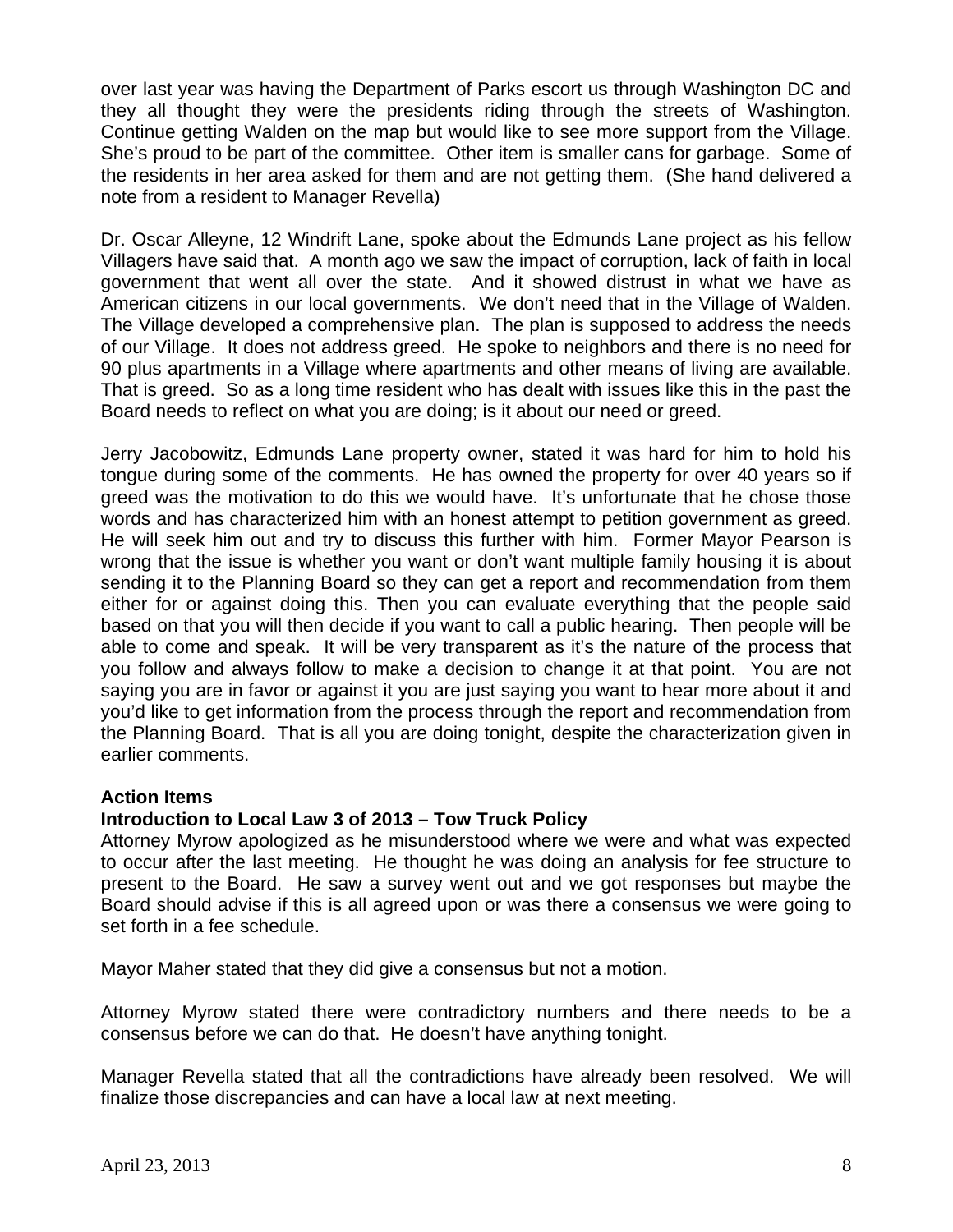# **Request for Village Water – Route 52 Dollar General – Resolution 40-12-13**

Manager Revella explained that if they don't run a service line from our water main, they will have to drill another well on the site. That could potentially negatively affect our aquifer to where we are. Usage that they have is insignificant; if usage were to change then the Board would have the right to disconnect the access.

Mayor Maher added that they were petitioned to get them to move into the Village but due to the fact that they were not own able it didn't come to fruition. He agrees if you use water you should be in the Village. We don't want to put ourselves in the situation where it could cause more harm to our residents or structure.

Trustee Carley asked if we are currently doing this type of practice with any other property.

Manager Revella replied that we have had a petition since 2008. It was a subdivision with more than 10 units and they were denied at the time because we had a DEC consent order and had no sewer capacity at all at the time.

Mayor Maher stated this was different because it's less water and it doesn't affect the sewer system at all.

Trustee Hoffman stated that at the time in 2008 we had significant water loss throughout the system to correct.

Manager Revella stated it was over 50% at that time and it's down to 30% loss at this time.

Trustee Leonard added that there is a water main that goes outside the Village across the street from the property. High Meadows also has a water main in that street but the home owners get to hook up.

Mayor Maher stated that he would consider any request that comes to us and hopes the Board feels the same way. We need to evaluate it and he is of the frame of thought that we would prefer that they come into the Village, but we need to decide how this will affect us and how will that harm or help the Village.

Deputy Mayor Rumbold asked if there were still locations that don't have meters.

Manager Revella stated yes, but only have a handful now and we are down to another 60 that have meters that aren't functioning properly.

# **BOARD OF TRUSTEES OF THE VILLAGE OF WALDEN RESOLUTION NO. 40-12-13**

# **RESOLUTION APPROVING THE OUT-OF-DISTRICT CONNECTION TO VILLAGE WATER SYSTEM.**

 **WHEREAS**, the Village of Walden maintains and operates a Village Water System pursuant to Chapter 298 of the Walden Village Code; and

**WHEREAS**, the Village of Walden water system includes a water main that is extended outside the Village and is within the roadbed of State Route 52; and

April 23, 2013 9 **WHEREAS**, Primax Properties, LLC (hereinafter "Primax") is the contract vendee to purchase an undeveloped parcel of real property in the Town of Montgomery identified on the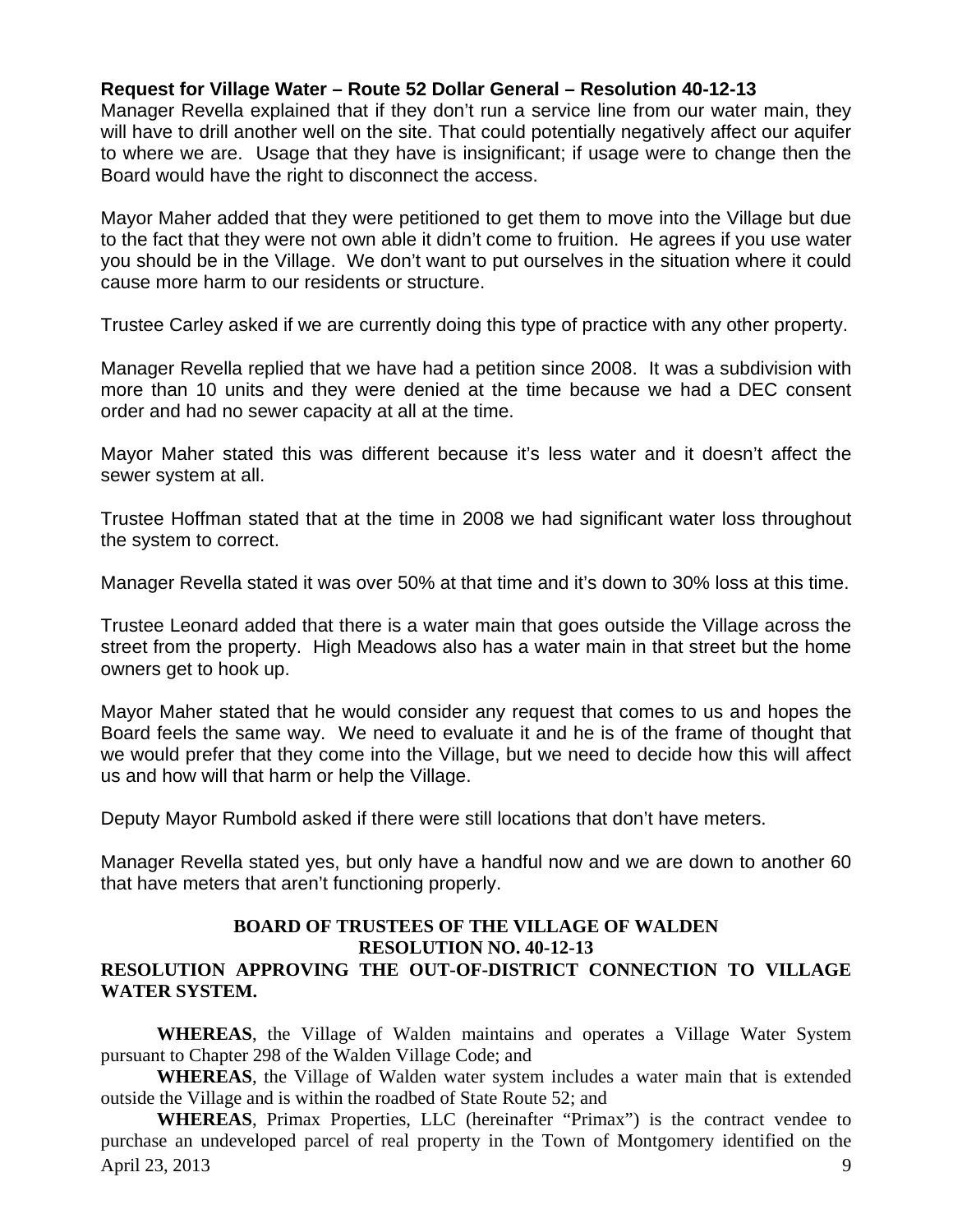Town tax maps as Section 10, Block 1, Lot 86 currently owned by McClintock Properties, Inc. (the "Subject Property").; and

**WHEREAS**, the said water main within State Route 52 is adjacent to the Subject Property; and

**WHEREAS**, Primax intends to develop the Subject Property by constructing a commercial building of approximately 9,100 square feet, to be used as a Dollar General retail store; and

**WHEREAS**, Primax has represented to the Village Board of Trustees that its total anticipated water usage is 250 gallons per day; and

**WHEREAS**, Primax has indicated to the Village its desire to avoid the cost and expense of drilling and maintaining a private well to service the intended improvements to the subject property, and to contract with the Village for the hookup and supply of Village water as an outside user to the Village water system; and

**WHEREAS**, the Village Board of Trustees has determined that the water supply and capacity existing within the Village water system is in excess of the current and immediate future demands for Village water by Village residents and its current outside users; and

**WHEREAS**, the action proposed herein is a Type II action listed in 6 NYCRR 617.5 of the State Environmental Quality Review Act and therefore no environmental review is required thereunder.

**NOW, THEREFORE, BE IT RESOLVED**, that the Board of Trustees of the Village of Walden agrees to contract with Primax to allow for its connection to the Village water system as an outside user to service the above stated improvements to the Subject Property upon the following conditions:

 1. Primax and the Village enter into an Outside Water District User Agreement containing at the minimum the terms and conditions specified herein, and such other terms and conditions satisfactory to legal counsel for the Village.

 2. Such agreement shall only take effect upon the acquisition of title to the Subject Property by Primax, and the granting of all municipal approvals, by all applicable municipal departments and agencies, for the development of the Subject Property as an approximately 9,100 square feet building to be used as a Dollar General retail store.

 3. As an outside user, Primax shall be charged and shall pay two (2) times the user rates charged to Village residents for its water usage.

 4. Primax shall be subject to and abide by all provisions, rules and regulations contained in Chapter 298 ("Water") of the Village Code.

 5. Primax is responsible for the design and construction of the service connections to the water main, subject to Village review and approval, and obtaining any approvals for making such connections with in State Route 52, all at Primax's sole cost and expense.

 6. In the event the improvements on Subject property are expanded, or the use thereof changes from that of a retail store, or the anticipated water usage by the Subject Property exceeds 250 gallons per day by at least 100%, the Village shall have the right to cancel the said agreement and thereupon, Primax shall disconnect to the Village water system at its sole expense.

 7. The agreement shall have a term of the maximum number of years permitted by law or, if there is no law restricting such term, the term shall be ninety-nine (99) years; during the term of the agreement, Primax agrees not to drill a well on the Subject Property.

Trustee Hoffman made the motion to adopt Resolution 40-12-13 Out of District Water Hook Up. Seconded by Trustee Mishk. All ayes. Motion carried.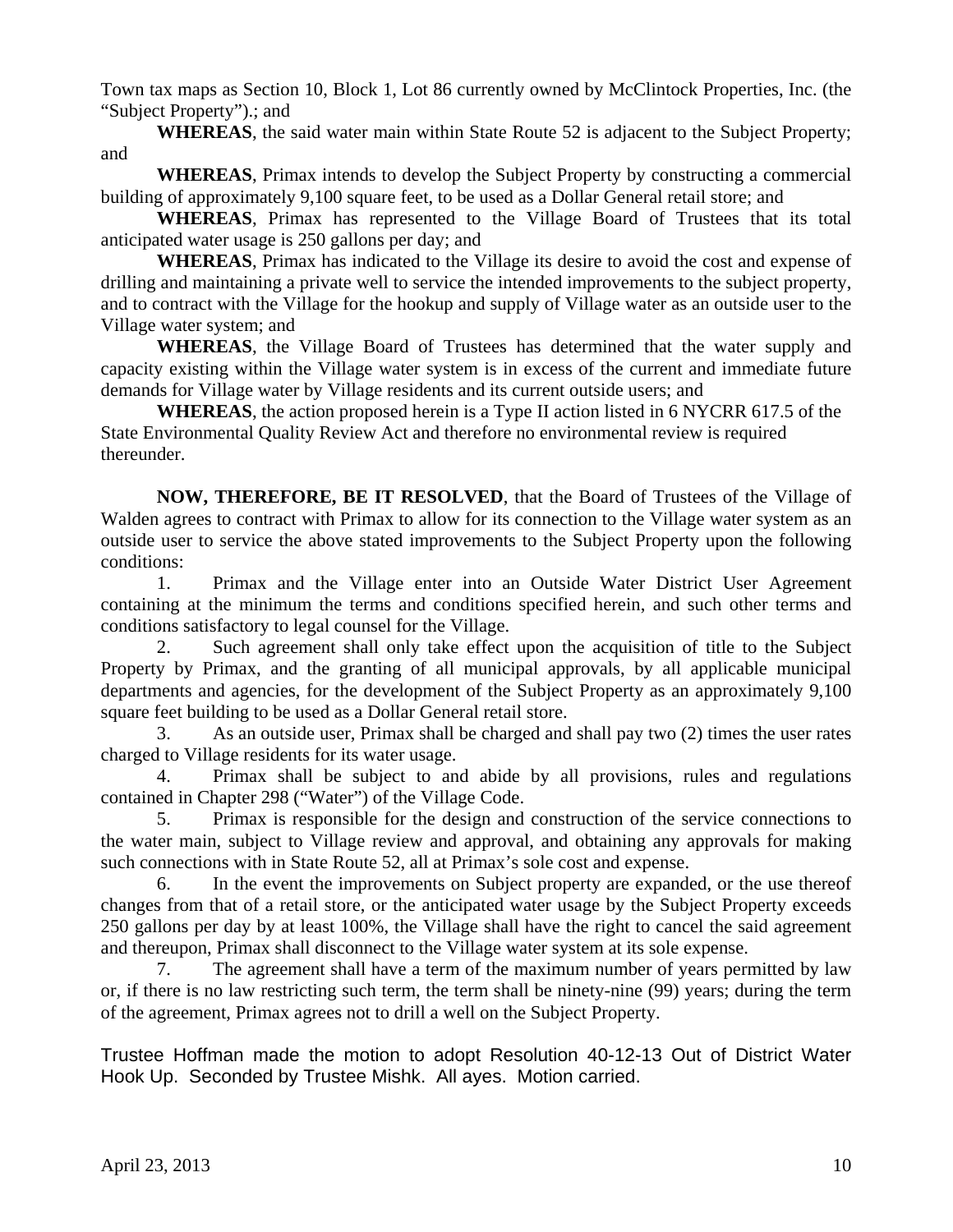Trustee Hoffman proposed an additional condition eliminating them from putting in a future well. We'd restrict them to protect our wells from a new well coming in the future. Instead of them coming with the D restriction it stays with the property.

Attorney Myrow was suggesting it would be difficult to negotiate into the agreement with them. They have the right to drill a well now but we would like to restrict that now. If they are willing to put that in there it's enforceable in the outside user agreement. They would agree not to drill a well but think only to the extent that the contract remains in full force and effect. A deed restriction may not be feasible.

Deputy Mayor Rumbold asked what if we have a water main break and they are out of water for 3 days are we liable in any way.

Manager Revella replied that we are required to provide water regardless. We have had to do it in the past by trucking in water.

Zack Peters spoke on behalf of the applicant, that the current well hasn't been used in they don't know how long but also located where the parking area is going to be. He is not the head on this project is reviewing the resolution that they have final say so but don't anticipate they would agree to that. They will certainly have to review and decide that they will accept it or not.

Trustee Hoffman stated we are looking to put something in place to be able to enforce things on an outside water user property.

Attorney Myrow stated that an agreement would be put in place if change use will have to ask for additional water. The agreement would be recorded by chain of title and anyone who brought the property would have notice they are obligated to comply.

Trustee Hoffman stated his overarching goal is the protection of our community water system. What most gives us the most legal protection?

Attorney Myrow stated that the agreement will say enforceable and name rights for Village residents and mechanisms for enforcing a default chain of title. Anyone would have notices as to what the obligations are.

Deputy Mayor Rumbold asked how would we know if they drilled the well anyway.

Manager Revella stated they would have to notify us because they are within so many feet of the Village and our wells. Also they would most likely stop paying the bill. They would be required to file with the Town so they know.

Attorney Myrow stated that the resolution has been drafted to give legal council leeway to negotiate the legal document otherwise knows as a user agreement that will hold the weight. It will give authority to give council and Village Manager. He would consider this to be the bare minimum that has to go into the agreement to protect the Village. There are no elements of fault and notice and what you may or may not do in the event that there is a default.

April 23, 2013 11 Trustee Hoffman stated that if council thinks its protective then we would go that way.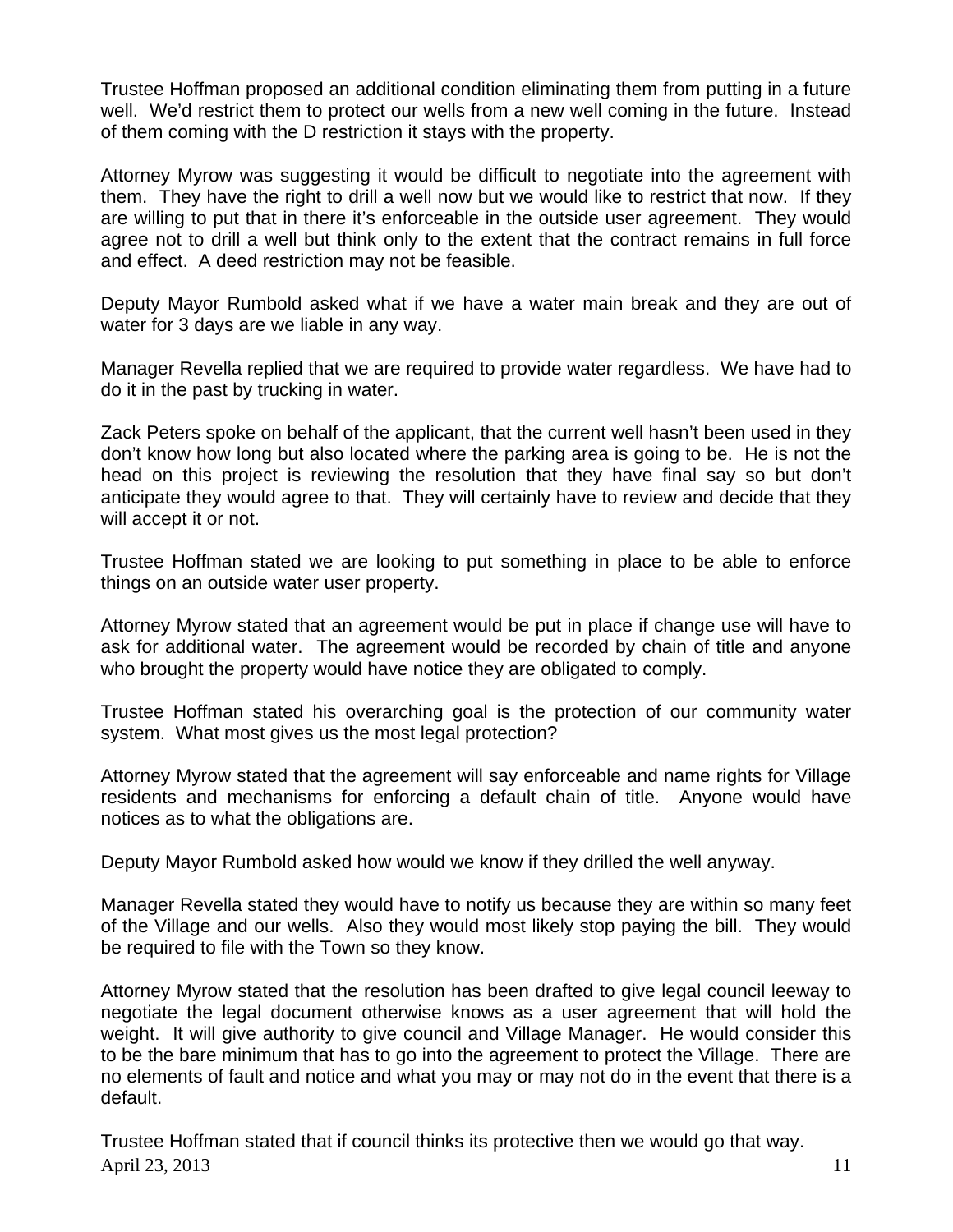Attorney Myrow added another way to address the issue of concern is we could put a term in there for example it shall be for 99 years and so long as the agreement exists no one will be able to drill a well on said property. Put a fixed term in there and agreement would have to address the terminable on event/notice.

Trustee Carley asked if this sets a precedent.

Manager Revella replied that this is a bit different of a situation than what was done in 2008 as it was denied not just for water most are for water and sewer. The 2 times mains came in it gave an opportunity to have services connected.

Trustee Carley clarified our concern is we want to be a good neighbor and we want to be sure we don't hurt ourselves in this matter.

Deputy Mayor Rumbold asked if the old well is part of our aquifer.

Manager Revella replied we are not sure if we would have that information as it was intended to be abandoned.

Deputy Mayor agrees with Trustee Hoffman that anyone else that uses water/sewer in the Village is not allowed to drill a well so they shouldn't be allowed either. We are in a great situation with water but we know that could change at any moment. We have spent a lot of money and though work is not completed yet it's getting better bur we need to remember we have an antiquated system and we need to protect the people and the resources of the Village. She agrees with Trustee Carley that we are setting a precedent in view of the fact that others have asked and were told no. She's still annoyed that people outside the Village were allowed to hook up with no meters and for how long were they getting free water on the tax payers who were picking up the tab. She feels we don't need to get in the water business.

Trustee Mishk is in support of this because it will protect our well. We may be able to convince them to annex into the Village at some point which would mean more property and more tax money.

Trustee Carley wants to protect our wells for the future but doesn't want to sell resources just to sell them. He is on the fence.

Trustee Hoffman is in favor of this for the environmental protection component.

Trustee Leonard is concerned that in the future the water usage of this building could be totally different in the future than what is currently being proposed. He votes no.

Manager Revella clarified that there is only one bathroom in the building.

Mayor Maher does not feel we are setting a precedent that ties us to the next one. We have the ability to take it case by case and take a look at the whole picture. He feels the Village would be in a worse position if they were told to build their own well since we would have less control. He would consider it the right thing to do as this business will help the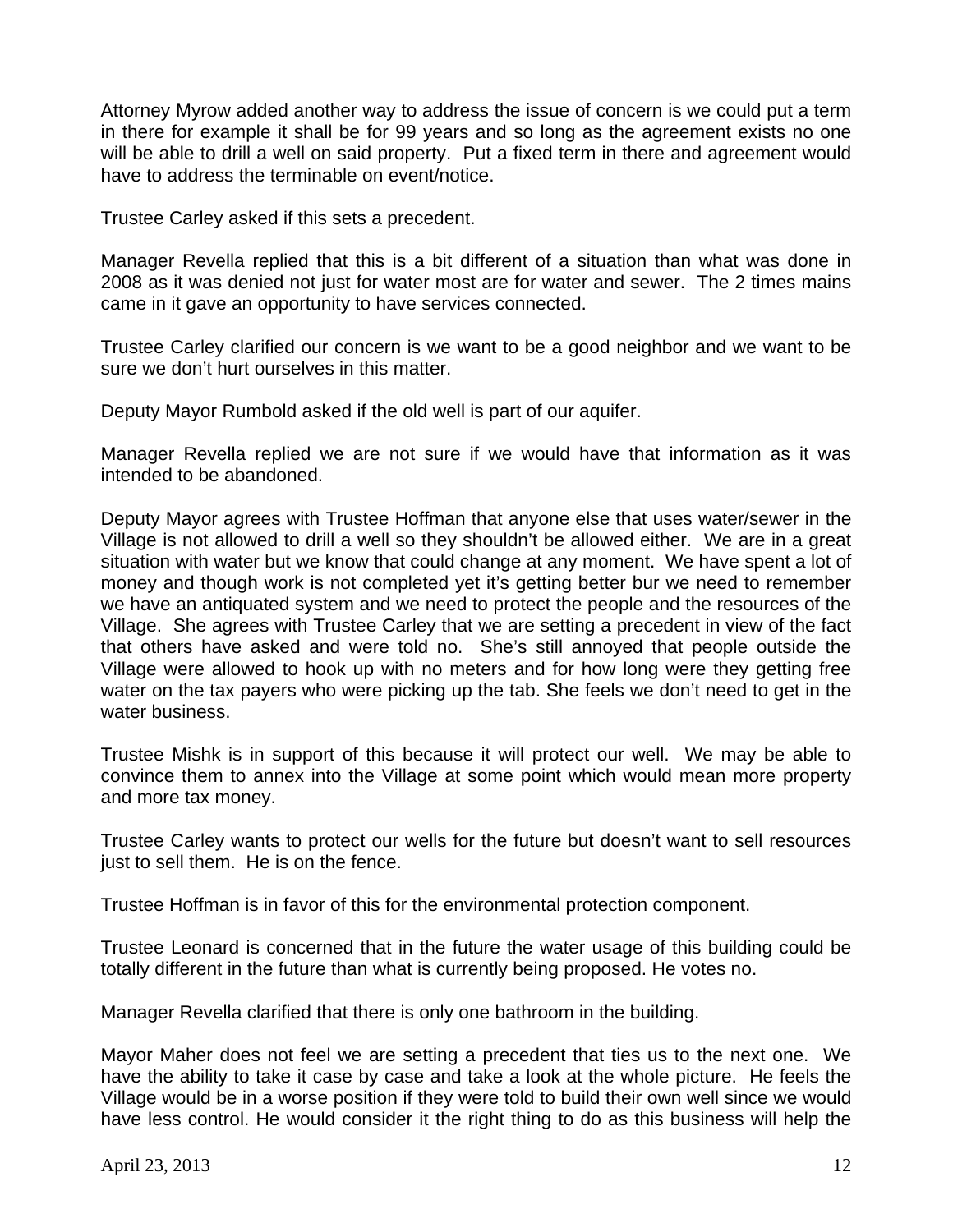Village of Walden. We would also be getting our monies worth with the price we are planning to charge the outside user.

Trustee Hoffman wanted to remind everyone that 250 gallons of water a day sounds like a lot but it really isn't when you consider that 500 gallons per day is the usage for a typical home today.

Manager Revella stated that the only contamination issue would be if they did not hook up to our sewage system. We have no control over that as the applicant is not interested in doing that at this time.

Attorney Myrow stated that putting a time frame in and saying no well drilled during time of agreement would be the best suggestion at this time. There are provisions in the municipal laws that limit by law how long you can make the agreement for. If we add it, it should contain a provision that the term shall be the maximum allowable by law or 99 years if there is no maximum. You see things like this in long term ground leases, terms of 99 years, so this is not unusual. This change would be listed in the Resolution as number 7 saying that the agreement shall provide for a term at the maximum or a period of 99 years if no maximum is provided by law; whichever is greater. Board would have to be comfortable to provide water for 99 years also. Also within this term there will be no well drilled on the property in number 7 also.

Trustee Hoffman amended the previous motion to adopt Resolution 40-12-13 Out of District Water Hook Up to include number 7 as discussed. Seconded by Trustee Mishk. 4 ayes, 2 no, 0 abstentions. Resolution passes.

#### **Refuse on taxes**

Manager Revella stated that it would be a one time charge on the tax bill that you pay with your taxes so that refuse bills would no longer be billed on a quarterly basis through the Village offices.

Attorney Myrow advised that if the question is whether a resident can claim a tax deduction or not on their taxes, the Village Board can not give tax advice and this should be brought up with their individual accountants.

Peter Sullivan reminded the board that the office time is spent creating bills, sending bills, collecting money, sending reminders and 25% of unpaid bills get put onto their taxes anyway. It would be \$600,000 in revenue. The plan would be to begin notifying the residents this year and have this take affect for the tax year 2014-2015.

Trustee Leonard made a motion direct our attorney to make a Resolution to put the Village of Walden Refuse Bills on Village Tax bills starting in the 2014-2015 tax year. Seconded by Trustee Carley. All ayes. Motion carried.

#### **2013-2014 Proposed Budget – Resolution 39-12-13**

Deputy Mayor Rumbold made the motion to approve Resolution 39-12-13 to adopt the 2013-2014 Proposed Budget as presented. Seconded by Trustee Mishk. All ayes. Motion carried.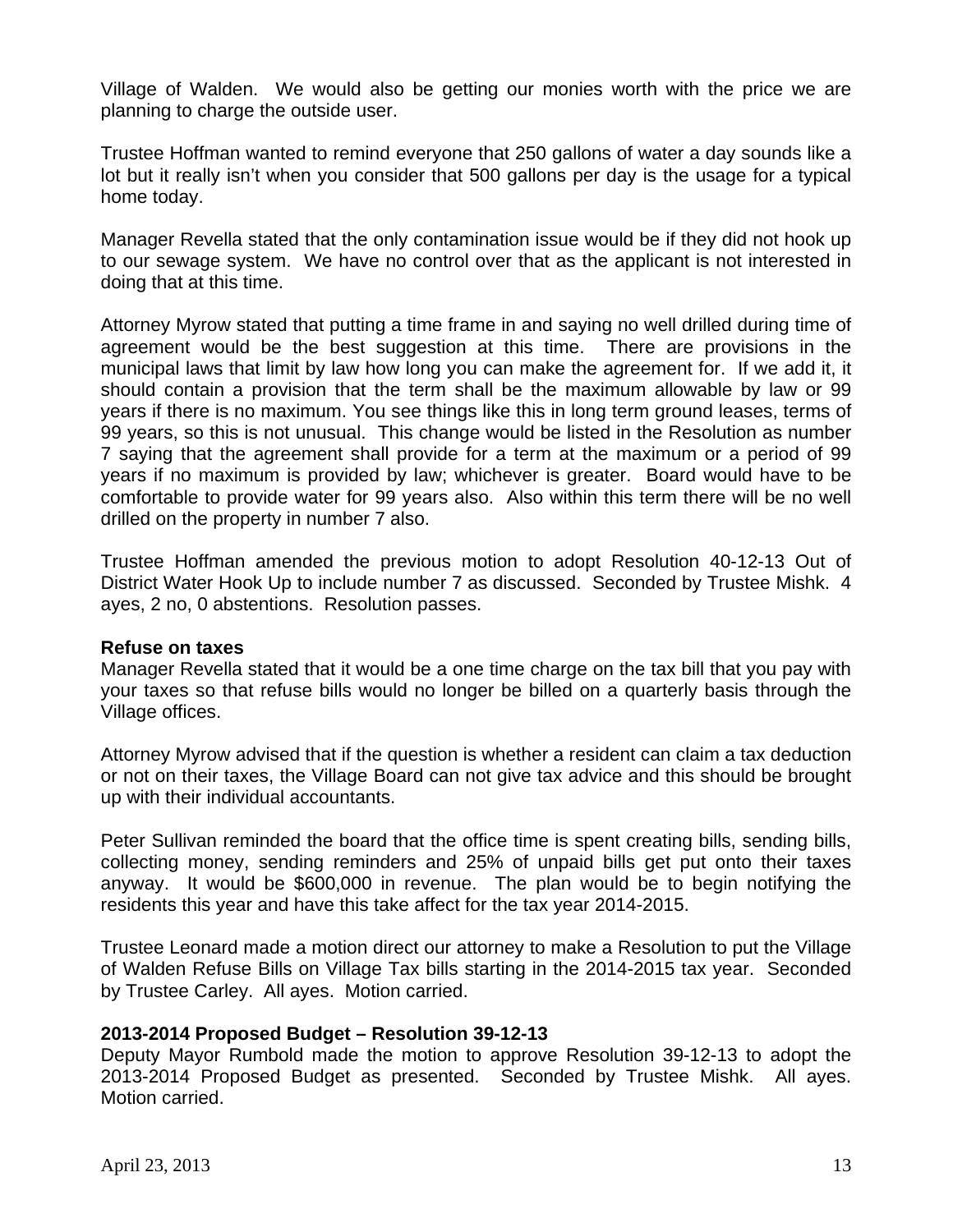Deputy Mayor Rumbold thanked all the department heads for presenting responsible budgets to begin with which made the Board's work much easier. This is a very fiscally responsible budget. Thanks to everyone in office also as well as her fellow Board members who had good talks about things and came together with a good document.

#### **Edmunds Lane Project**

Trustee Leonard made a motion to refer the proposed Zoning Amendments for the Edmunds Lane Project to the Planning Board for review. Seconded by Trustee Hoffman.

Trustee Hoffman asked Attorney Myrow to explain what is before us tonight.

Attorney Myrow stated that the Board has been presented with a petition to amend zoning law. What is before you today is to consider it or to not consider it. The Board is under no obligation to consider it but if you wish to consider it you must make a referral to the planning board. The referral doesn't indicate your feelings one way or another for the project; it will simply give the Board additional information from the perspective from the Planning Board. Within the last month the Board has adopted the Comprehensive Plan and by adopting the Comp Plan the Board is obligated to analyze zoning law to make sure that the zoning law is consistent with terms set forth in the Comp Plan. He spoke to Alan Sorenson yesterday and asked if he had considered this amendment based on what was adopted and he indicated none that he was aware of. If the Board needs to hear from him first to be certain of compliance with the Comp Plan that is not a problem. The Board is not obligated to submit as is. The Board may check with Alan about what other changes should be made and move forward. So the decision before you now is to refer to the Planning Board which does nothing to prohibit or obligate you.

Trustee Leonard is in favor of this and has been pushing for affordable housing for years.

Deputy Mayor Rumbold feels that unless the Board is seriously going to consider changing the zone it's a waste of the Planning Board's time. Neighbors have voiced their opinions and we still don't know what the impact of the already approved 204 townhouses will be so she is not in favor of putting housing there.

Trustee Hoffman stated that his feels remain unchanged about the proposal as it goes against the Comp Plan and is detrimental to the area.

Trustee Carley feels that the community has spoken and he values their community feelings. Several people spoke out tonight and based on what he knows, he votes no.

Trustee Mishk has concerns putting housing there. He feels that a zone change for single family homes would be more agreeable.

Mayor Maher would like additional information from the Planning Board because it doesn't bind us.

April 23, 2013 14 Roll Call: Trustee Mishk: No Trustee Carley: No Trustee Hoffman: No Deputy Mayor Rumbold: No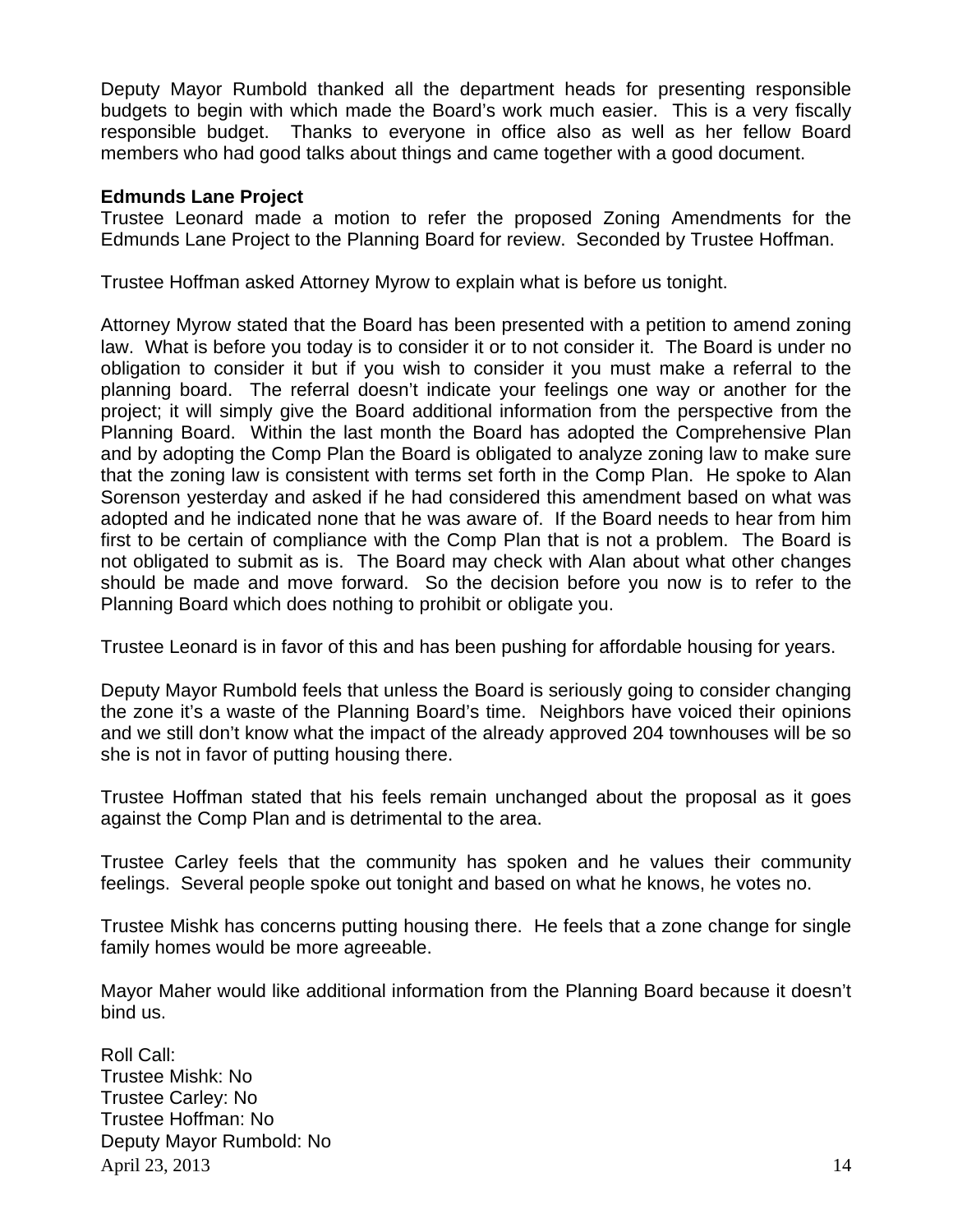Trustee Leonard: Yes Mayor Maher: Yes

Motion failed.

# **Village Fees**

Manager Revella reviewed the fees being recommended by the Parks Department on the new Parks Reservation form; these were also discussed during Budget Sessions. Bradley Park fees are still not included as we are still reviewing with those that use the Park facilities. There will be no use fees for Bradley Park this season. We can discuss changes to the form we just need the fees voted on for now or need feedback to make adjustments.

#### **Fee Schedule: For first 4 hours**

James Olley Park Pavilion: \$75 w/ bathrooms: \$100 \$25 per hour there after

Wooster Grove Park: \$50 w/ bathrooms: \$75 \$25 per hour there after

Wooster Grove Band Stand: \$50 w/ bathrooms: \$75 \$25 per hour there after

Bradley Park : To be determined Scout Cabin : To be determined

Wooster Grove Gym: \$50 per hour

Deputy Mayor Rumbold made the motion to accept the Village Fees as presented. Seconded by Trustee Carley. All ayes. Motion carried.

# **Summer Hours**

Manager Revella stated there has been a request from Village employees to change the summer hours to be similar to the Town of Montgomery 7am-4:30pm Monday-Thursday and Friday 8-12pm. Same amount of hours they are currently working just makes Friday's shorter and would only run June 3 through September 3<sup>rd</sup>. Summer hours would not affect salaried employees.

Trustee Mishk made the motion to accept the Summer Hours for the non salaried Village office employees from June 3-Sept 3, 2013 as Monday through Thursday 7am-4:30pm and Friday 8am-12noon. Seconded by Trustee Carley. All ayes. Motion carried.

# **Midge Norman Park Dedication – 5/18/13 1pm**

Deputy Mayor Rumbold made the motion to set the Midge Norman Park Dedication for May 18, 2013 at 1pm. Seconded by Trustee Leonard. All ayes. Motion carried.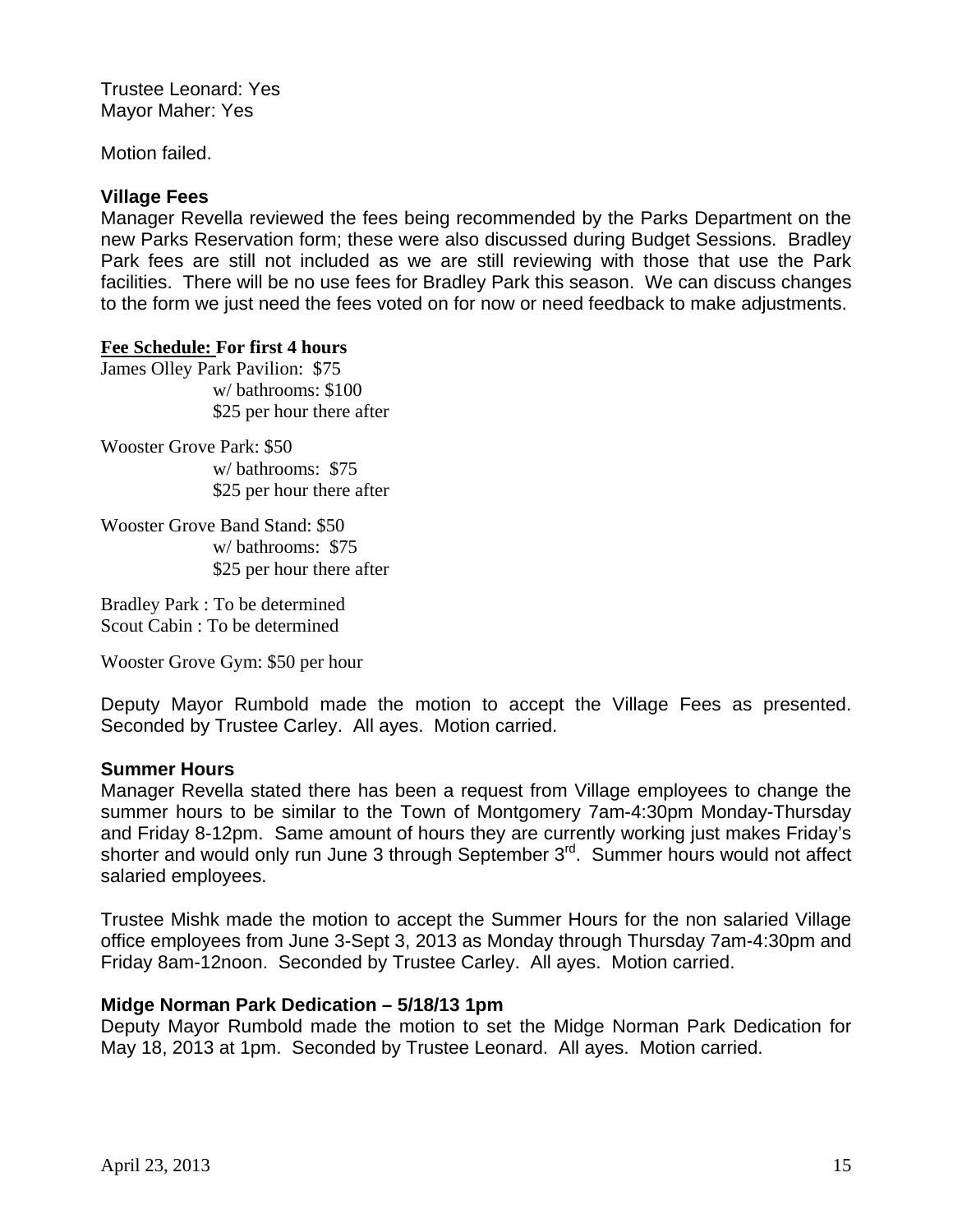# **Special Meeting – Fluoride 5/28/13 7pm**

Mayor Maher explained this next item is not an action item but rather an informational for the public. There will be a Regular Board meeting on May 28, 2013 at 7pm to discuss one issue: Fluoride and whether to put it in the Village of Walden water or not.

#### **Appointment of Consultants**

Deputy Mayor Rumbold made a motion to appoint the Village Consultants as listed until the next Village Reorganization Meeting. Seconded by Trustee Carley. All ayes. Motion carried.

Village Attorney – Dickover, Donnelly, Donovan & Biagi Village Engineer – Lanc and Tully Village Planner – Alan Sorenson Accountant – Vanacore, DeBenedictus, DiGiovanni, and Weddell (with the option to continue with the same fee rate for 3 years) Village Sewer Operators – VRI Planning Board Engineer – Ron Gainer

# **Discussion Items**

#### **Pool Filling**

Manager Revella stated that we've had 10-15 requests asking for adjustments on their pool if they had a leak or a liner replaced to waive the sewer portion of the bill which we do. There have been a number of requests asking for consideration when they have to top off their pools in the beginning of the season which we currently don't do that.

Mayor Maher stated what he's heard is it's cheaper to use our water than outside water. However it is tough to measure which is why we don't do it.

Trustee Carley stated that how do we know they are filling their pool. They could be watering their lawn. Having a pool or watering your lawn should be on the resident as a choice.

Trustee Hoffman asked if people who water their lawns come in and ask for discounts.

Manager Revella stated yes indeed they do.

Deputy Mayor Rumbold feels it's a luxury to have a pool and perhaps we can have a day where everyone is doing it and they have to sign up and we come and do a reading and then we do another reading.

Mayor Maher asked Manager Revella to do some research to include a minimum of 5 feet so the Board can see if it's worth the tax payer's money and see if it's enforceable.

#### **Ethics Board Appointment**

Manager Revella explained that Anthony Marengeolo's term expired 4/1/2013 and is not interested in reappointment, so there is a vacancy on the Ethics Board for the Board of Trustees to fill.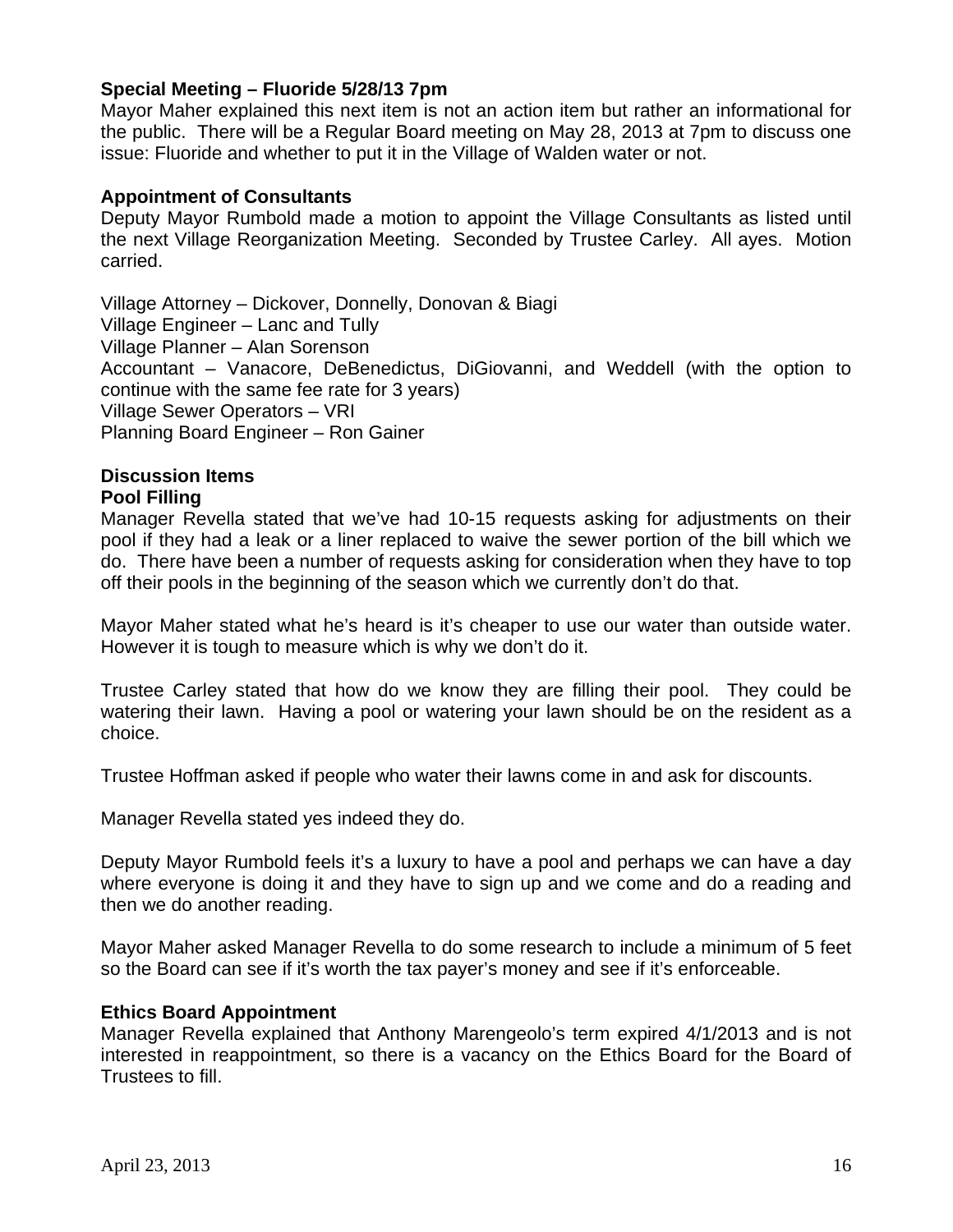Attorney Myrow explained that general municipal law says that members serve at pleasure of the Board. It's for the board to determine as to their judgment of who shall fill that vacancy.

Mayor Maher asked the Village Clerk to advertise the vacancy for any Village of Walden resident interested to submit a request and then the Board will appoint someone from the interest we get.

#### **Public Comment**

Jessica Metzger, 4 Gracewood Court, has a question about the special meeting for fluoride; will there be an official from the Dept of Health?

Dept of Health yes and the CDC are not confirmed yet but we still have to draft an agenda.

Jessica asked who was reaching out to them.

Mayor Maher stated he talked to the Health Department already in a separate conversation and they said they would be there and he called the CDC already but is still solidifying that.

Jessica commented on the Midge Norman Park dedication that there are still things that are to be installed in park. Will it be done prior to the dedication?

Manager Revella stated the bike rack and one of the tables will be installed prior to the dedication. Dog bag post is not back up yet but and the official sign will not be put up until that day.

Jessica stated that she owns a pool and that owning a pool is a luxury that the residents should take care of and the Village should not be entertaining topping off pools. Not in the business of doing it as there are a lot of other things that are more pressing in the Village.

Anita Vandermark, 76 Highland Avenue, announced that the Friends of Walden Youth Yard Sale has raised a little more than \$1,600 now for the Recreation Department. For the Midge Park Dedication the Friends of Walden Youth will provide refreshments that day. May 15 there will be a great speaker, Ray Kelly on the Newburgh Walden Trolley at the Walden House.

Mary Ellen stated she was still confused on the agenda as she sent a note asking about the video to be put on for discussion and it didn't get on there. Do we need a Board consensus to be put on the agenda?

Manager Revella stated that we don't need to talk about it in a meeting as it was in the Manager's report called: Once There Was A Main Street.

April 23, 2013 17 Mary Ellen stated that she appreciated the vote for Edmunds Lane. We met for over a year and we didn't make a flip decision of what we saw or thought and the proposal was made to the committee which rejected it as it was out of character with the area. Discussed for a long time up and down and with Alan and wasn't just anything that happened over night. So thank you for listening. She has a comment about Ethics Board appointment to please take applications for independent people who aren't related to the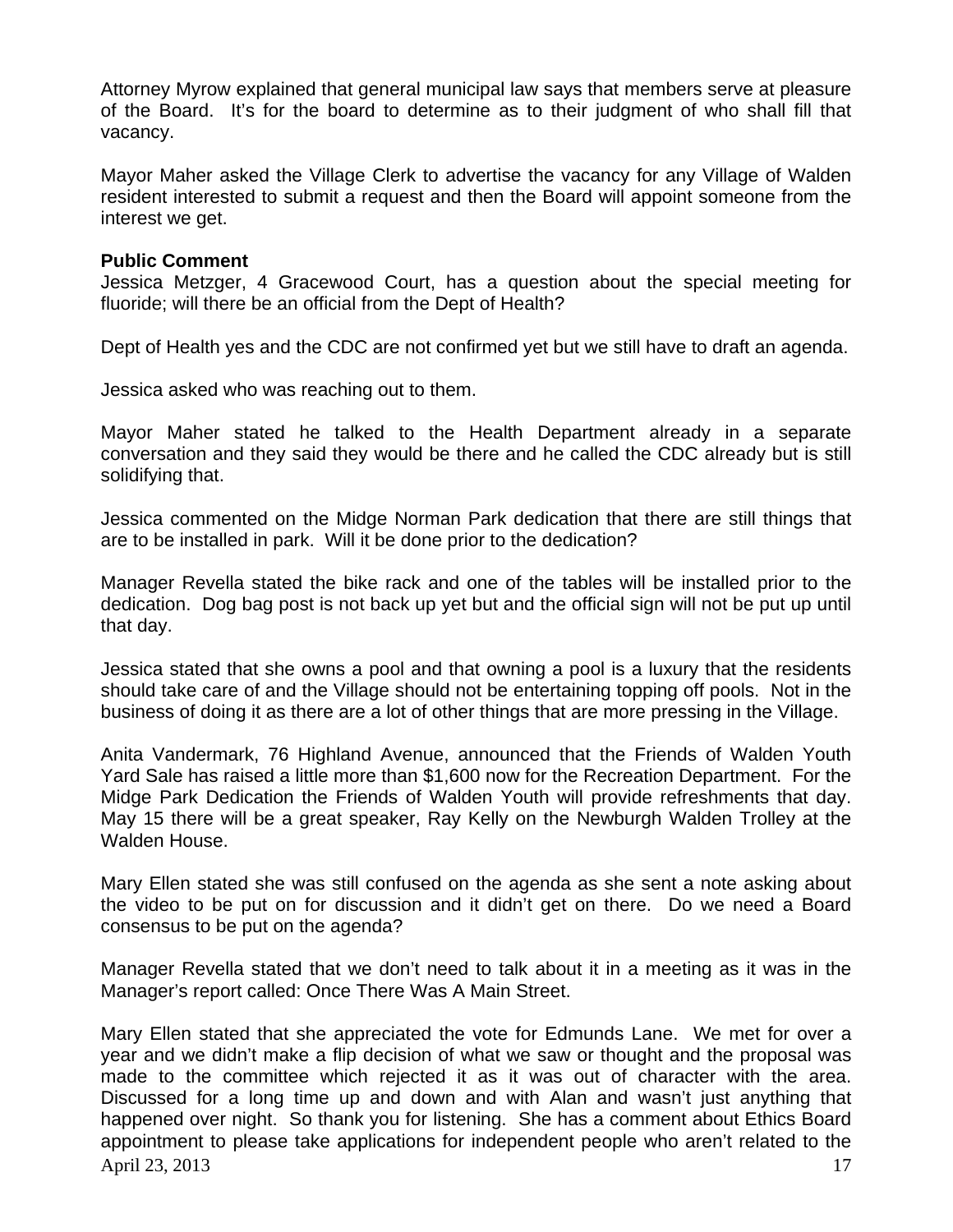Board or other entities and do not have connections to other people on the payroll or otherwise.

Becky Pearson, 167 Walnut Street, had a question about the summer hours as it relates to non salaried employees does that only mean it's for Vicki and Lauren.

Mayor Maher stated yes.

Becky asked about the Village Fees as she was not sure she heard the whole discussion; why no fees for Bradley park as it's a large source of revenue?

Manager Revella stated that the use of the parks has already been approved for this year so perhaps we can discuss it for next budget year, starting in March.

Becky commended the board on the Edmunds Lane decision.

Dennis Wagemann, 27 Ulster Avenue, commented he was in an awkward position here and doesn't know how to address it now as he was threatened with arrest. With regards to 24 Ulster Avenue there was a zoning change request and he would like more discussion on this for this specific zoning change. The property was never compliant with the law. What he believes happened was there was a lawsuit and the Village decided not to pursue anything against White Birch Manor. They never had a CO and were never allowed to operate. RECAP project came in looking at it but this was before that project was discussed. This project could never meet the Village law and went defunct because CO's weren't even complied with and the property sat there looking like a house and could be used as a house. Somewhere in the very recent past it appears the property count that the Town has became a class 642 a health facility. Instead of reverting to a residence it reverted up. This was either done through stupidity on someone's part or as a favor in violation of the law. Same thing as what the Edmunds Lane has had now than a few years later for some reason someone just decided to change the card.

Trustee Hoffman stated that it sounds like assessors property class code which doesn't affect their zone in the Village.

Manager Revella stated this property was granted a zoning variance to be a Senior Health Facility and Assisted Living Facility and has been empty for quite some time.

Dennis continued that he would like to know why this property that was in violation to begin with got upgraded to a health facility.

Trustee Hoffman advised he ask the Town of Montgomery Assessor as he is the person you should ask as we have no control of that.

Dennis stated that the Town of Montgomery said the Village did that and is now advertised as a fully approved assisted living facility. It got upgraded to a health facility now is advertised as fully approved and it's not approved. Send him to whomever you want; the problem is that it's wrong.

Manager Revella stated that if the sign does say that we can address that, as it is not fully approved that is wrong.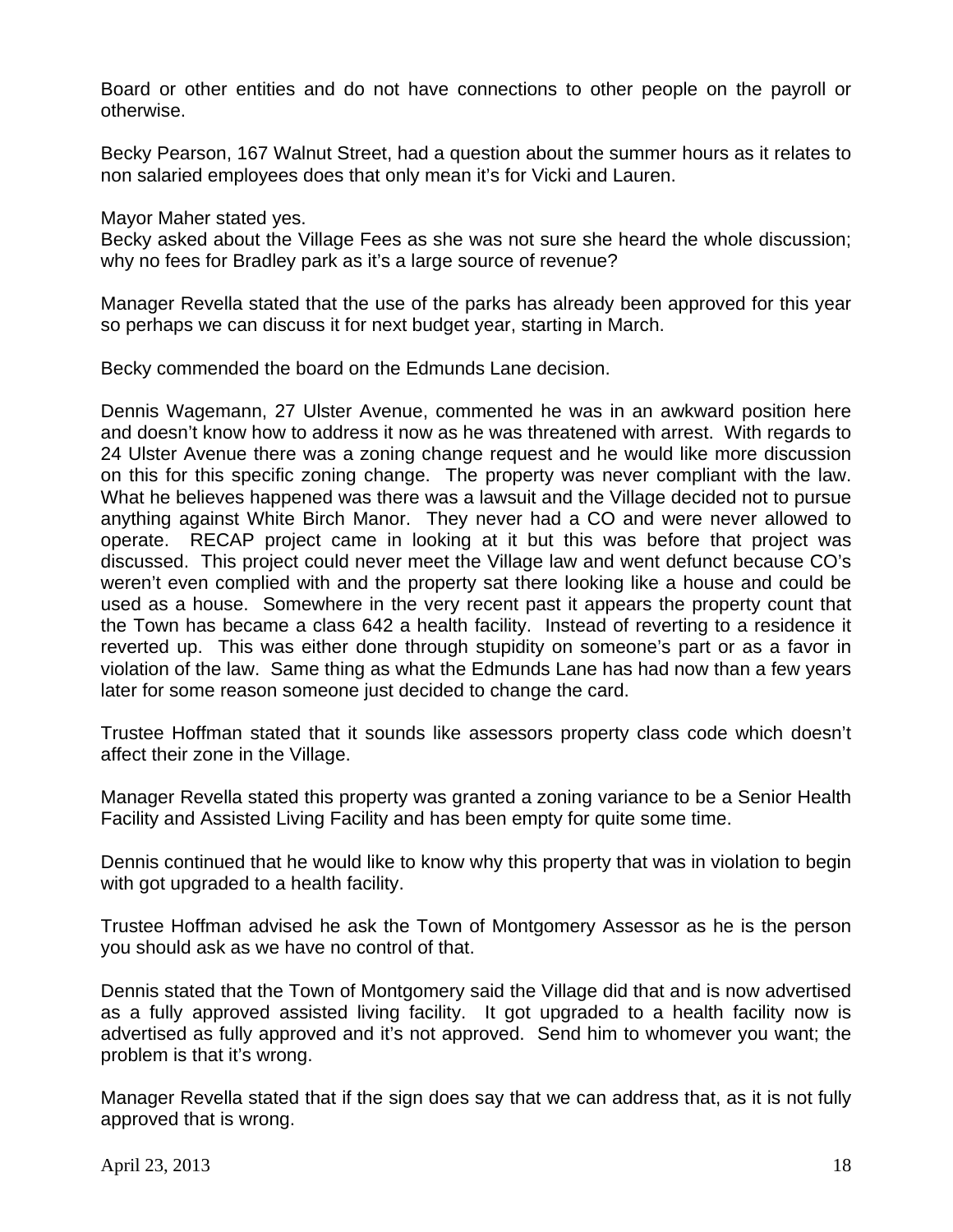Trustee Mishk clarified that the building is vacant and that is why he is here to complain?

Dennis continued that he was there to complain that it was a project that got out of control that the Village didn't want to deal with the lawsuit and that is why it happened.

Trustee Mishk asked where the project was now.

Mayor Maher stated that the project was abandoned.

Dennis stated that it's dead but the sign is still there saying it's fully approved as an assisted living facility.

Manager Revella commented that just so he knows in order for a sale of that property they would have to get a Municipal Search from our Building Inspector on what was approved for with any violations etc.

Dennis stated that the residence is under construction.

Manager Revella asked him to bring whatever records he has to the building department to compare with our records and see what we can find.

Dennis stated he's had FOIL requests for over a year now on this property and been told the office is too busy to comply.

Oscar Alleyne, 12 Windrift Lane, applauded the Board for voting with a conscience with regard to Edmunds Lane. With regards to the Fluoridation meeting he would be willing to assist him at the state level and the county level if you so need. Doubt CDC will attend because of their travel budgets but he deals with them constantly. He offers his expertise to be of assistance.

#### **Payment of the Audited Bills**

Deputy Mayor Rumbold made the motion to pay the audited bills. Seconded by Trustee Mishk. All ayes. Motion carried.

Deputy Mayor Rumbold commented on the many daily trips to the Thruway. She had hoped there would be an ordering process in place to avoid this.

Manager Revella stated that several employees got warnings and are now going through the Deputy Clerk to order in bulk. Lauren is the gate keeper of the ordering she gets the pricing comparisons.

#### **Correspondence - none**

# **Miscellaneous Comments from the Board of Trustees**

Trustee Mishk just wanted to commend the Department Heads on the budget process and the Board as well.

April 23, 2013 19 Trustee Carley commented that he was happy about tonight and hopefully the public is appreciative that we are trying to do our best and be transparent in intelligent ways to make a decision. It's not personal; it's the best decision for the Village.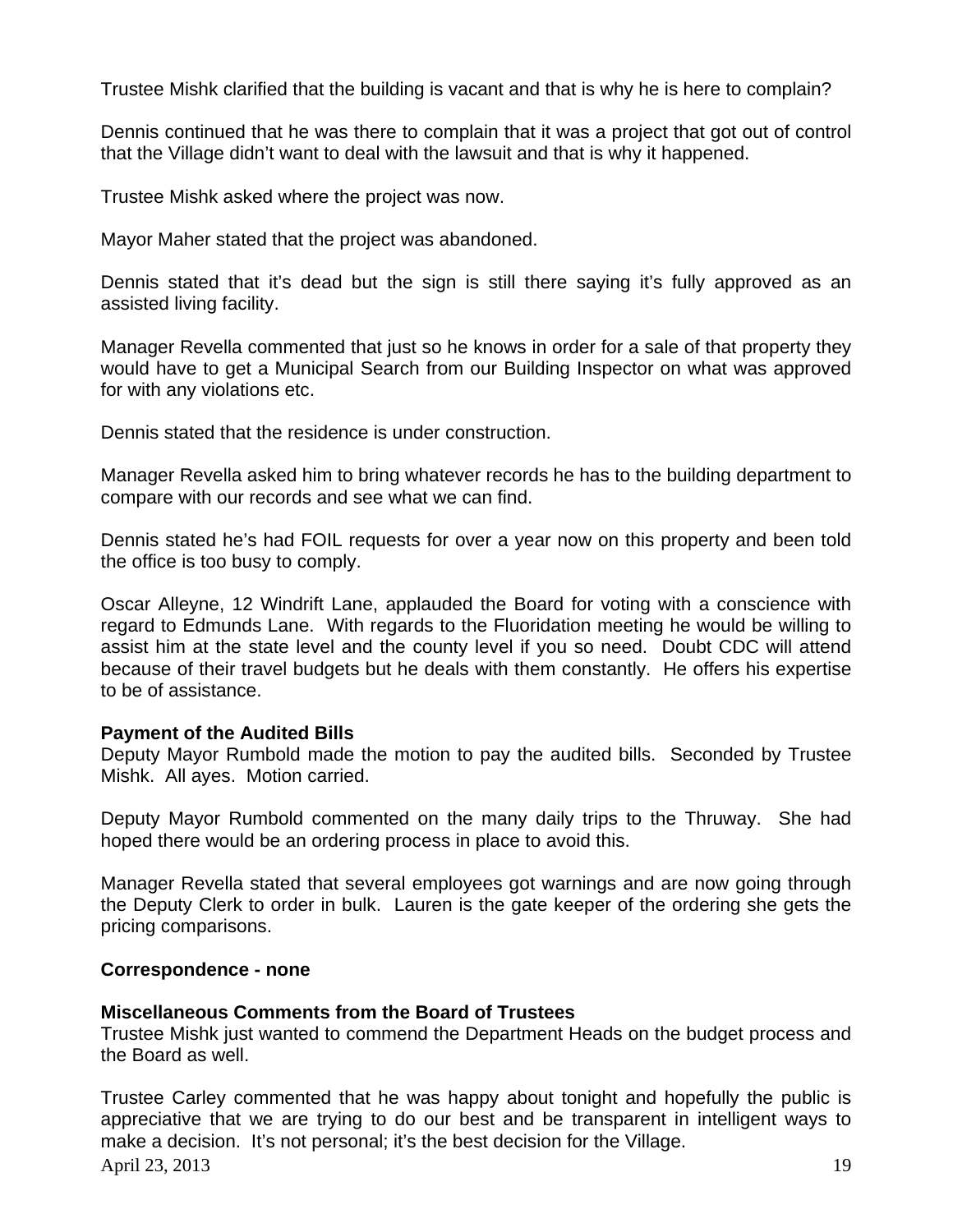Deputy Mayor Rumbold commented on Orchard Street parking lot that she asked before to have doggie do holder put in; will it be installed soon.

Manager Revella stated it just got finished being made but they have to install it.

Deputy Mayor Rumbold asked if we could make mention in the Calendar newsletter that we have a pooper scooper law subject to fines as a reminder. She also expressed her concern about the McKinley Monument during rush hour as it's horrific.

Manager Revella stated that we are hoping to do some redesigning at the monument but the State said they can't figure it out either.

Deputy Mayor Rumbold asked if it was worth having an Officer there.

Manager Revella stated we've tried it and it helps a bit but if a serious situation happens then they have no personnel available and it just goes back to normal.

Mayor Maher read the community Events list aloud. He also added that the Community Council Beautification Committee will be doing a front door/porch competition throughout the Village. The award will be \$200 for first place, \$100 for second place, & \$50 for third place. There will be before and after photos taken and judging. He wanted to recognize our time with Blustein, Shapiro, Rich, & Barone as it will be ending at the end of this month. The Mayor presented a certificate to Attorney Jay Myrow for their services.

## **Executive Session – Personnel, Finance, and Potential Litigation - Garbage.**

Deputy Mayor Rumbold moved to go into Executive Session to discuss Personnel, Finance, and Potential Litigation - Garbage. Seconded by Trustee Carley. All ayes. Motion carried.

# **Reconvene**

Trustee Leonard moved to reconvene the regular meeting. Seconded by Trustee Mishk. All ayes. Motion carried.

# **Adjournment**

Trustee Hoffman moved to adjourn. Seconded by Trustee Mishk. All ayes. Meeting adjourned.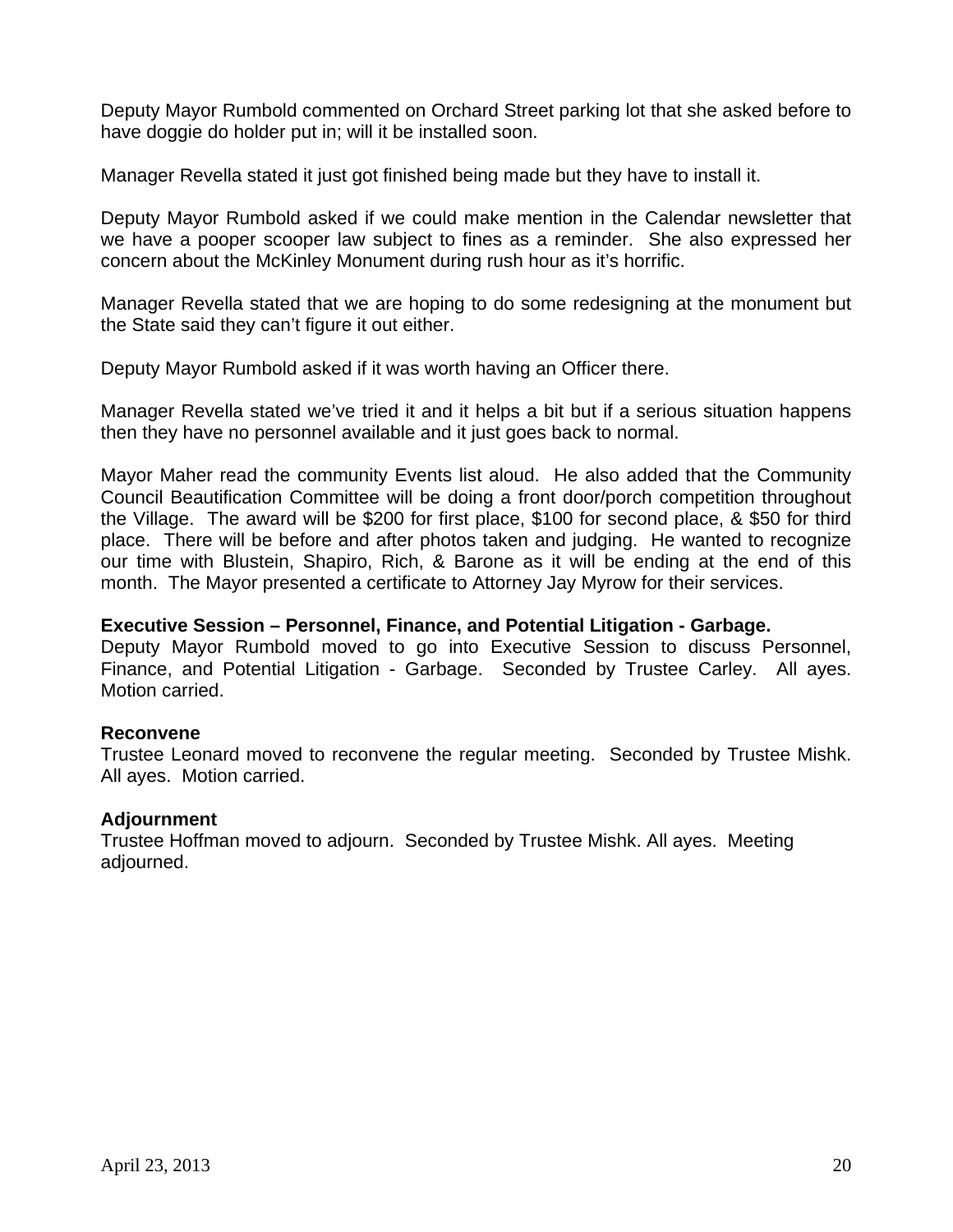# **Village of Walden Board of Trustees Regular Meeting April 23, 2013 Motions & Resolutions**

#### **Water Request – Dollar General – Resolution 40-12-13**

Trustee Hoffman made the motion to adopt Resolution 40-12-13 Out of District Water Hook Up. Seconded by Trustee Mishk. All ayes. Motion carried.

Trustee Hoffman amended the previous motion to adopt Resolution 40-12-13 Out of District Water Hook Up to include number 7 as discussed. Seconded by Trustee Mishk. 4 ayes, 2 no, 0 abstentions. Resolution passes.

#### **Refuse Bills on Taxes**

Trustee Leonard made a motion direct our attorney to make a Resolution to put the Village of Walden Refuse Bills on Village Tax bills starting in the 2014-2015 tax year. Seconded by Trustee Carley. All ayes. Motion carried.

#### **2013-2014 Proposed Budget – Resolution 39-12-13**

Deputy Mayor Rumbold made the motion to approve Resolution 39-12-13 to adopt the 2013-2014 Proposed Budget as presented. Seconded by Trustee Mishk. All ayes. Motion carried.

#### **Edmunds Lane Project**

Trustee Leonard made a motion to refer the proposed Zoning Amendments for the Edmunds Lane Project to the Planning Board for review. Seconded by Trustee Hoffman.

Roll Call:

Trustee Mishk: No Trustee Carley: No Trustee Hoffman: No Deputy Mayor Rumbold: No Trustee Leonard: Yes Mayor Maher: Yes

Motion failed.

# **Village Fees**

Deputy Mayor Rumbold made the motion to accept the Village Fees as presented. Seconded by Trustee Carley. All ayes. Motion carried.

#### **Summer Hours**

Trustee Mishk made the motion to accept the Summer Hours for the non salaried Village office employees from June 3-Sept 3, 2013 as Monday through Thursday 7am-4:30pm and Friday 8am-12noon. Seconded by Trustee Carley. All ayes. Motion carried.

# **Midge Norman Park Dedication – 5/18/13 1pm**

Deputy Mayor Rumbold made the motion to set the Midge Norman Park Dedication for May 18, 2013 at 1pm. Seconded by Trustee Leonard. All ayes. Motion carried.